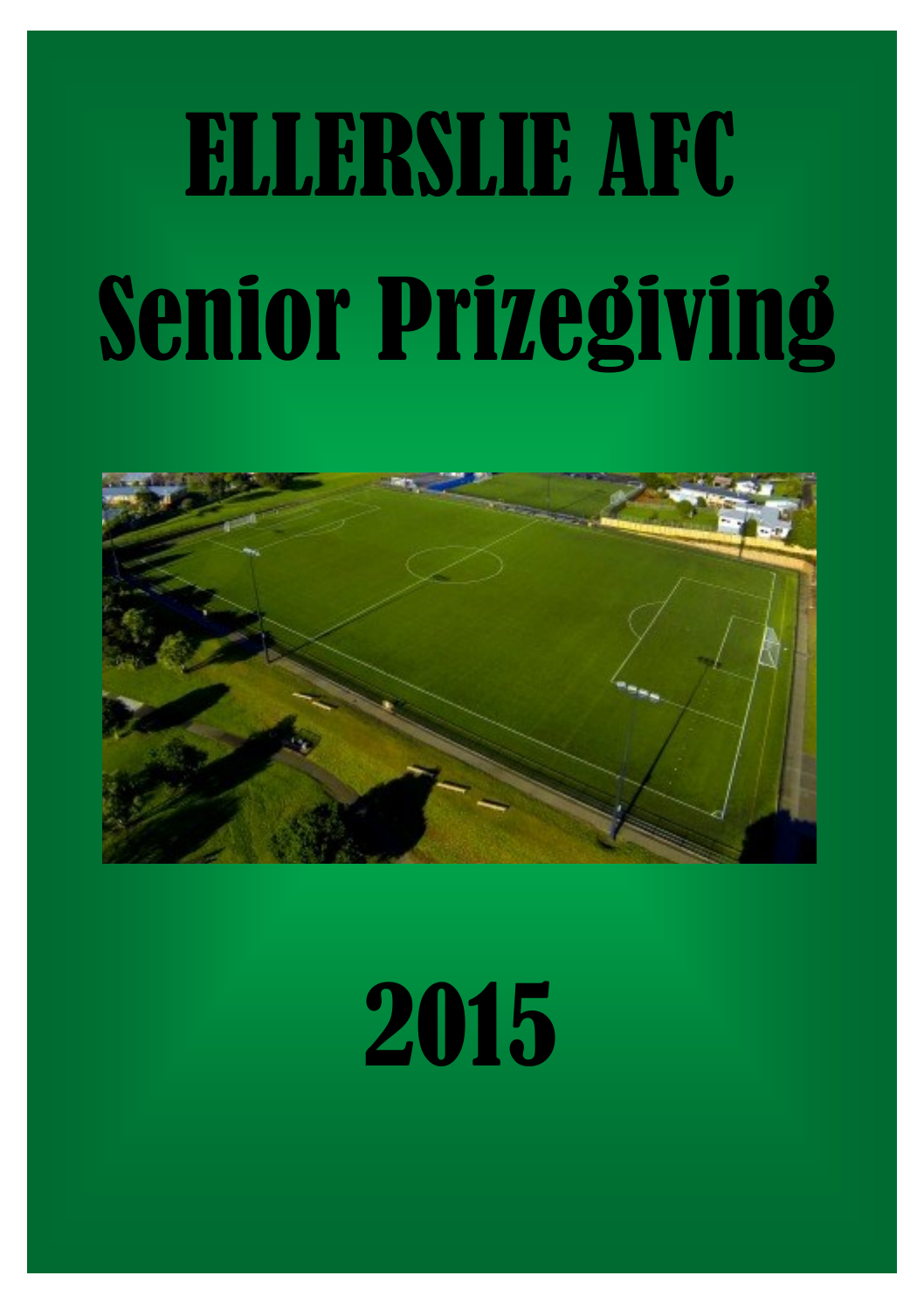# Welcome

*Phew – tonight pretty much marks the close of another season – my third as chairman and undoubtedly my most challenging season to date. There are just as many highs this season however as there has been lows and we all (including myself) continue to learn and develop as members/administrators etc.* 

Let's quickly speak about the challenges first, before we focus on the great things this season.

#### **Facilities**

The lack of support facilities for our marquee asset (the Artificial Turf) was always something that was potentially going to cause issues, and sadly it did as members struggled to all fit on the turf during training and on weekends – this caused pressure on our volunteer network as a complex layer of fixture scheduling became more and more difficult and labour intensive

#### **Communications**

Getting our message to our members when they had no physical link with the club (due to the above issue) was a challenge – a popular set of social media streams helped but at the end of the day if people don't buy into your message, no number of emails can change that.

#### **Finances**

Obviously a key part of the challenges for this season – faced with increased costs mainly due to increased operations and compliance costs and very few additional revenue outlets meant our volunteer network needed to work harder and harder to deliver the same level of service as previous years – not an ideal scenario and something we can hopefully remedy for 2016. Thank god for Rob who has managed to keep this from really blowing out (thanks Rob!!)

Those were the key challenges for the 2015 season, but to put a positive spin on things – without experiencing challenging moments you are not pushed to achieve positive change – and that's something we are very keen to see in 2016. Our highlights for the 2015 season were:

#### **On-Field Membership Affiliation**

Whilst off the field we sometimes struggled to get members to buy into our initiatives, on the field was another story. We had a pretty good response to our continuing Referee Exchange Program (headed up by Mike Clark) and pre-season we had big numbers at our open training sessions – so many infact we managed to create a entire team from all the new faces (thanks to Nathan and Anthony for this). Teams generally had more players this season and results showed with some very impressive if not consistent results across all our teams. We hope to continue this by running all these little programs again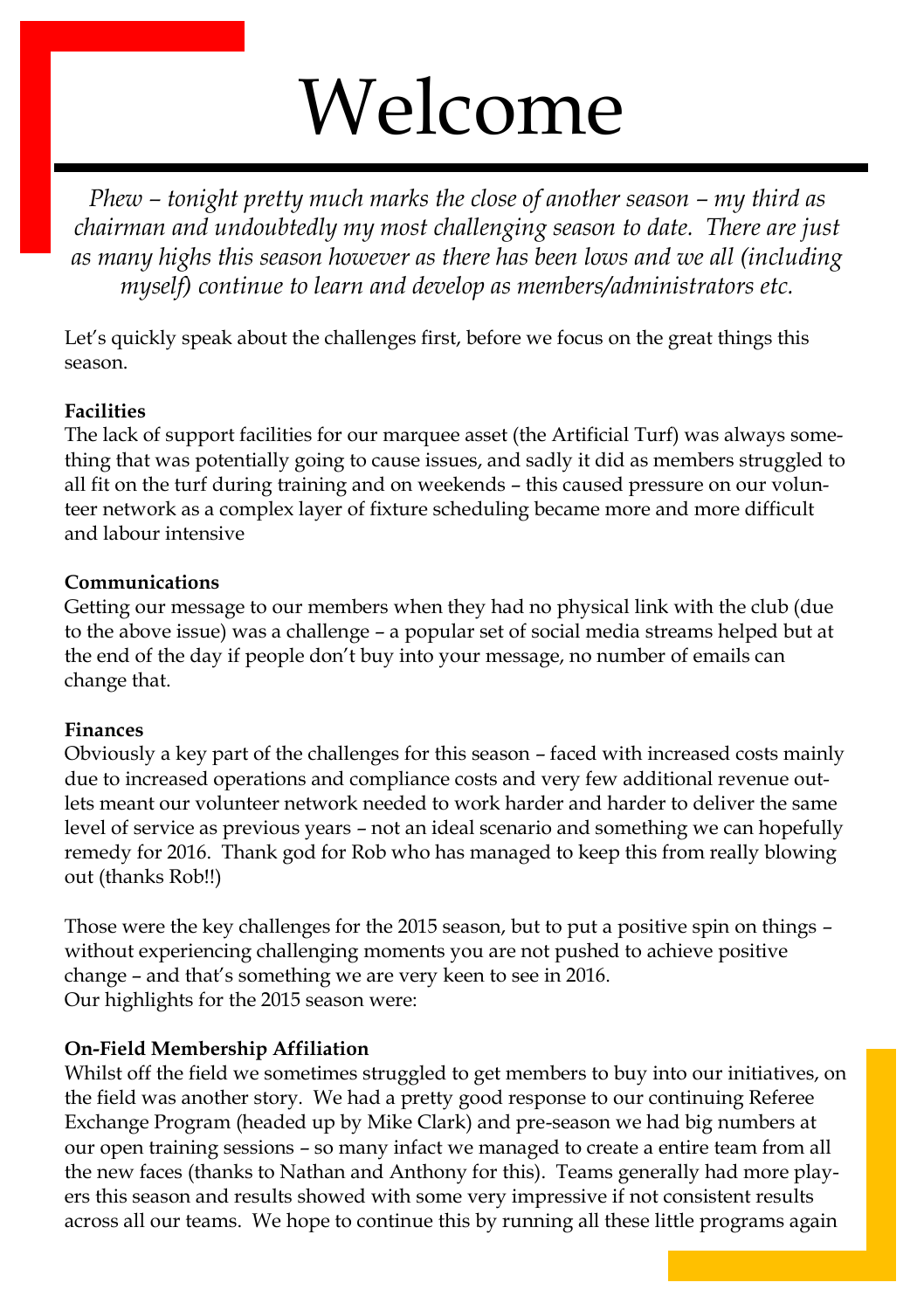#### in 2016.

#### **Funding Success**

While we struggled at the sponsorship table we excelled at the "All you can eat" funding table – a more structured approach with more specific targets meant we were able to tick a few expense boxes (especially late in the season) with grant money – that couldn't be possible without Mark and his management of that process, so many thanks to him!

#### **Facilities Update**

This is probably the best news I can deliver tonight, but I have purposely not focused on this, purely because as with all council owned facilities delivery timeframes and conditions of facilities are hard to pin down exactly. What I can report is the extremely high likelihood of being able to access three sand based fields at Michaels Ave in 2016 (in addition to all our existing resources) as well as a more than decent chance we will have a large chunk of use of one field at Ngahue Reserve on the artificial there. What I can't wait to do is stand on the bank between the upper and lower fields (the proposed future site of our new clubrooms and changing rooms) and be able to see four Ellerslie AFC senior teams all playing at once – that will be exciting!

#### **Increased Profile**

It's hard to measure but with the relationships we have built with Auckland City Youth, Auckland United, NZ Football and Auckland Football over the past 12 months has really confirmed our place as one of the progressive clubs in the AFF area – things of course can be better, but I am confident our volunteer group who are highly dedicated (across both divisions) can continue to push us towards excellence.

For tonight – I am very happy to begin a new era of prizegiving, and that's an event which is inclusive for all members, tonight is just the start but we have already broken boundaries with tonight's attendance of roughly 150 people being our biggest ever event. There really is no limit to how big this event could be and that's also pretty exciting.

Please enjoy the event and drink merrily but responsibly and take the chance to get to know a couple of members from another team and celebrate what makes Ellerslie AFC the club it is:

*a big club with a family orientated attitude*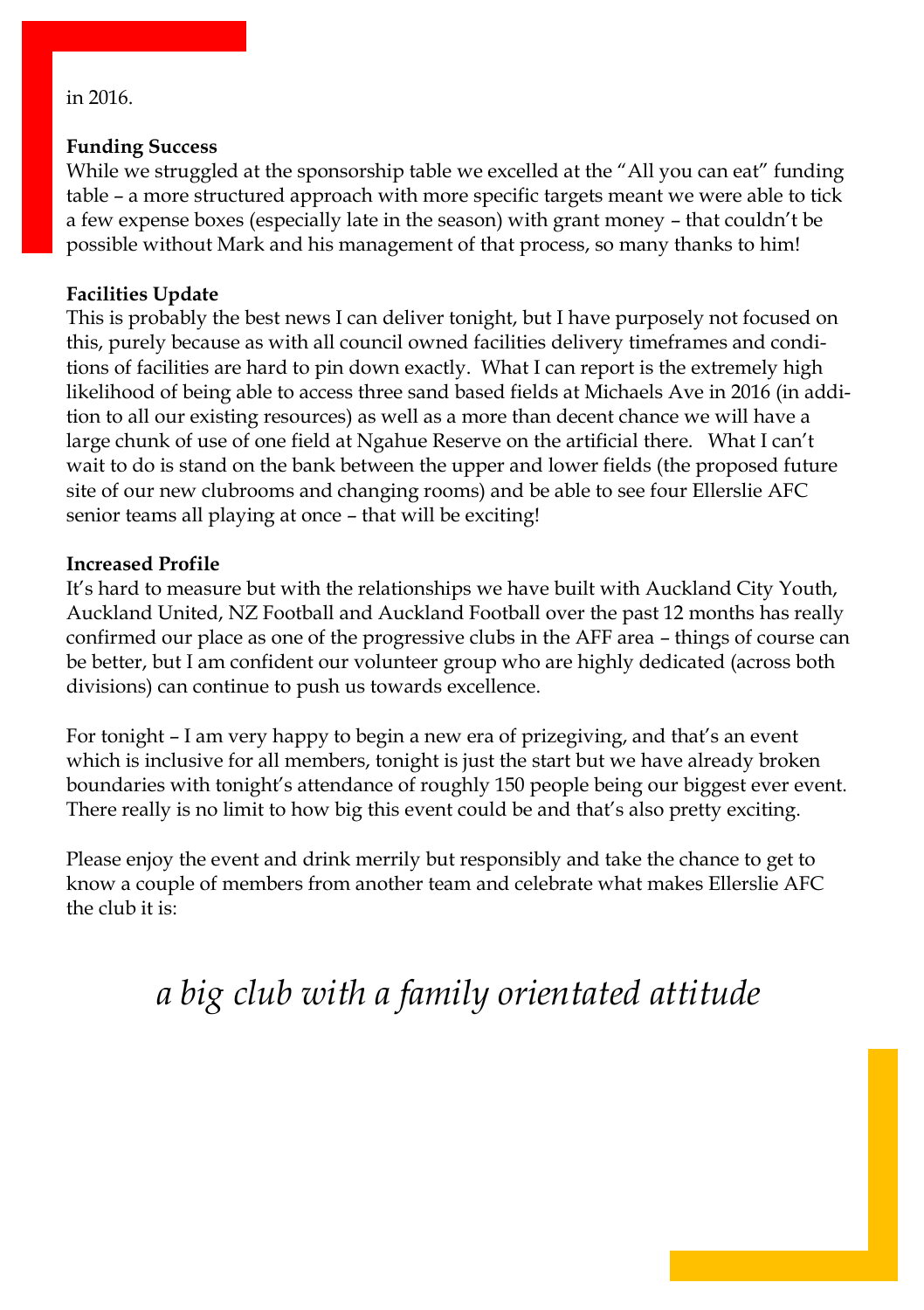### HOUSEKEEPING

Just so we can all enjoy the night as much as possible please take note of the following housekeeping rules:

No smoking inside

No drinks to be taken outside

No heels to be worn in the YMCA Stadium

No glass bottles or glasses to be taken into the YMCA Stadium

Men's and Women's Toilets are upstairs in the Sports Club

Club Trophies are to be left at the club - personal mini's can be taken home

Food is available for purchase in the kitchen—light snacks will also be available

Water is available for free at the bar in the Sports Club

Please turn your phones to silent while the awards are being carried out

If you have an issue please come see one of us:

#### **EAFC Committee**

Tim Adams Nathan Russ Mike Clark Tim Hawes Paul Grogan

Or

**Bar/Kitchen Staff**

Alannah Miekle Saskia Hardaker Joyce Long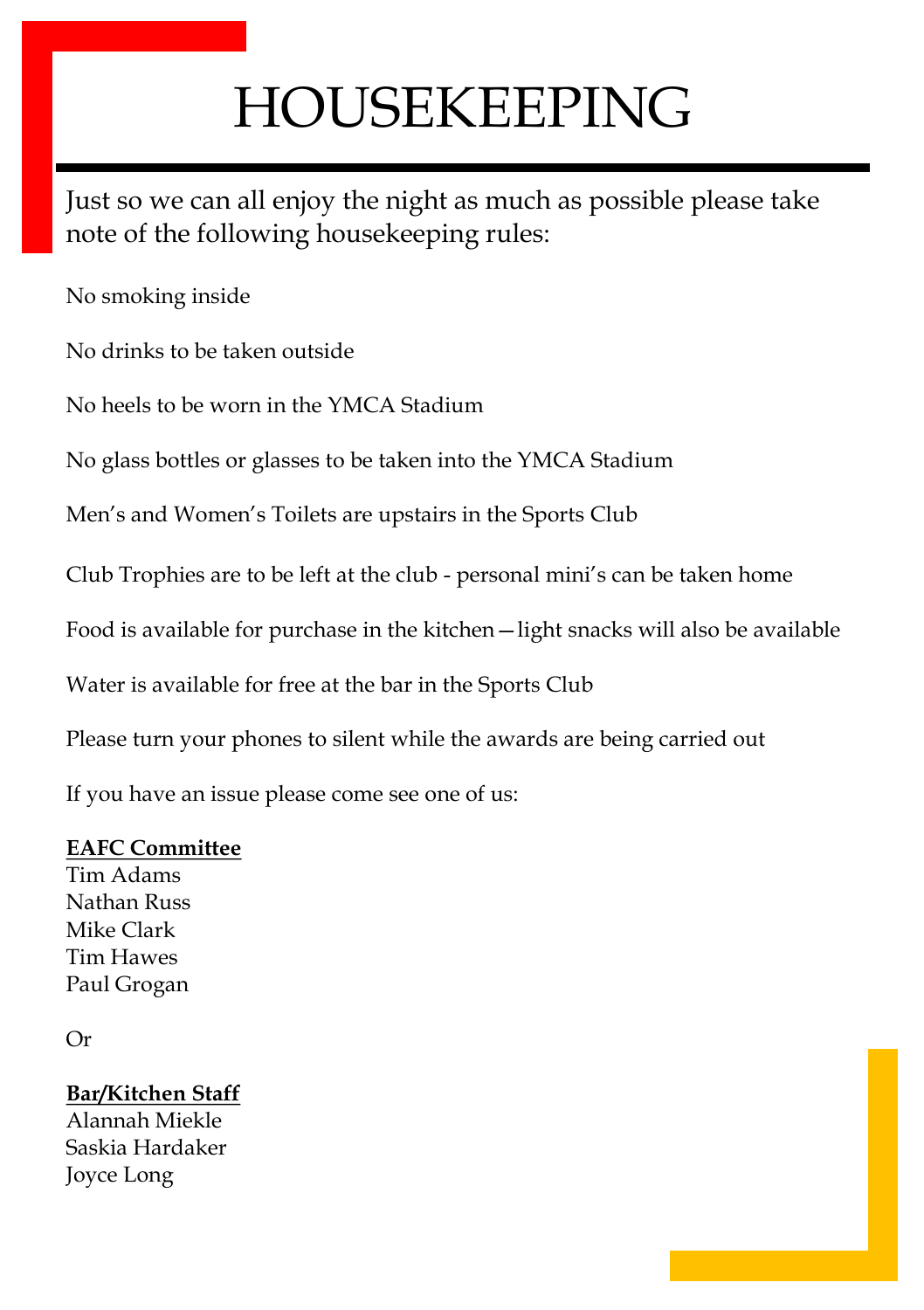## Contents

Front Cover Page 1 Chairman's Welcome Page 2 and 3 Housekeeping Page 4 Contents Page 5 Tonight's Program Page 6 and 7 Trophy Definitions Page 8 Boylan Page 9 Shotaholics Page 10 and 11 Elks Page 12 Simpson Page 13 Over 40's Conference Page 14 Over 40's Mustangs Page 15 Women's Rebels Page 16 to 19 Women's First Team Page 20 and 21 Men's Thirds Page 22 and 23 Men's Reserves Page 24 and 25 Men's First Team Page 26 to 29 Summer Series Page 30 Drinks Menu Page 31 Thanks Page 32

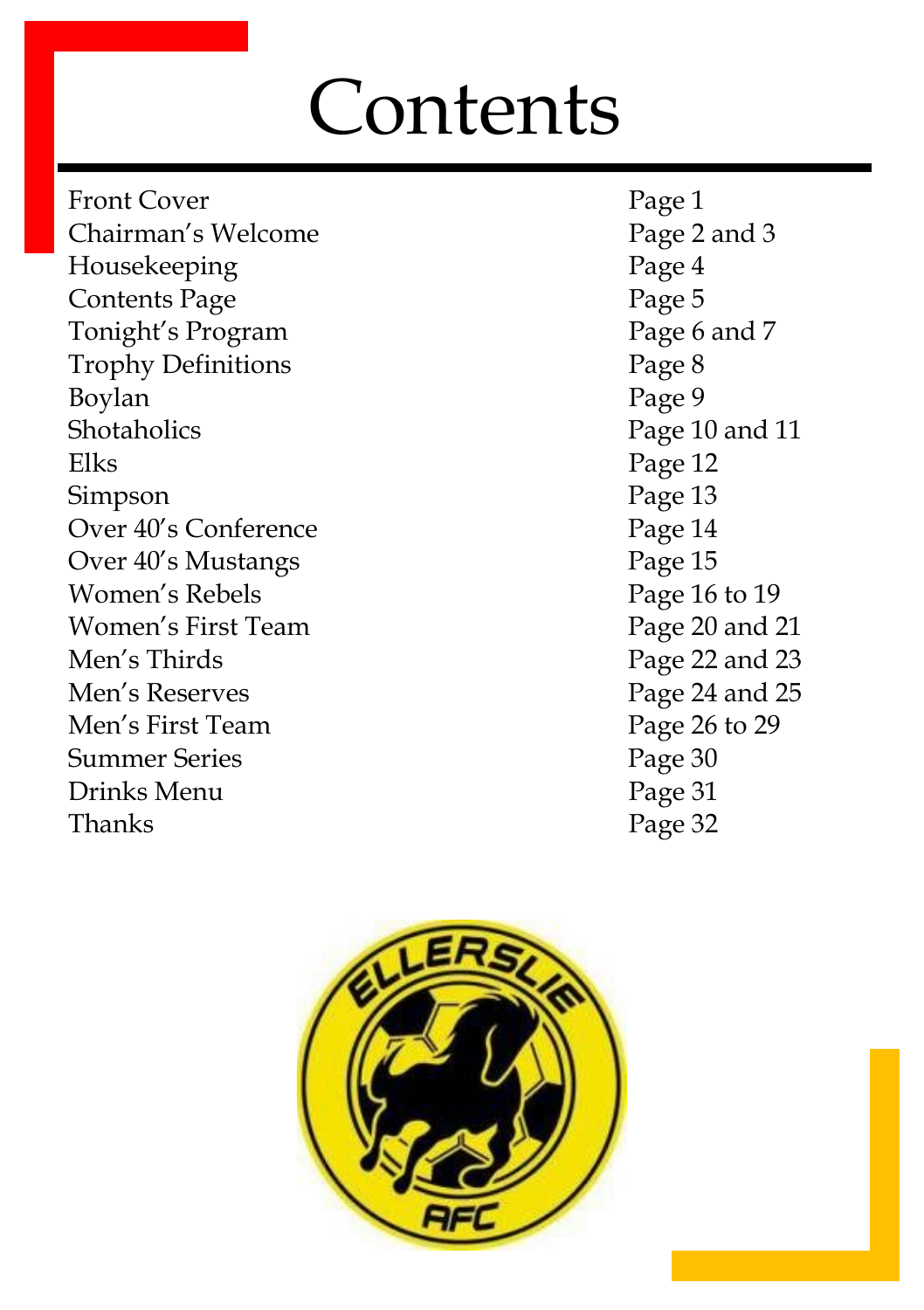# Tonight's Program

#### **TEAM AWARDS**

Kiwis v the Rest (under 30's) Kiwis v the Rest (over 30's) - Willy de Witt Trophy

*Nathan Russ to present* Div 5 Shotaholics – Sportsman of the Year Div 5 Shotaholics – Player of the Year TEAM MEDALS - LEAGUE

*David Simpson to present* Div 3 Simpson – Sportsman of the Year Div 3 Simpson – Player of the Year

Women's Div 3 – Sportswomen of the Year Women's Div 3 – Player of the Year

*Nga Kairua to present* Women's Div 1 Rebels – Sportswomen of the Year Women's Div 1 Rebels – Player of the Year Women's Div 1 Rebels – Most Consistent Player Women's Div 1 Rebels – Golden Boot Women's Div 1 Rebels – Most Improved

Over 40's Metro – Sportsman of the Year Over 40's Metro – Player of the Year Over 40's Metro – Jo Crichton Supporters Player of the Year TEAM MEDALS - LEAGUE

*Jason Oliver to present* Women's AFF Conference – Sportswomen of the Year Women's AFF Conference – Player of the Year Women's AFF Conference – Players Player Women's AFF Conference – Golden Boot Women's AFF Conference – Most Improved Women's AFF Conference – Supporters Player of the Year

*Anthony to present* All Stars – Sportsman of the Year All Stars – Player of the Year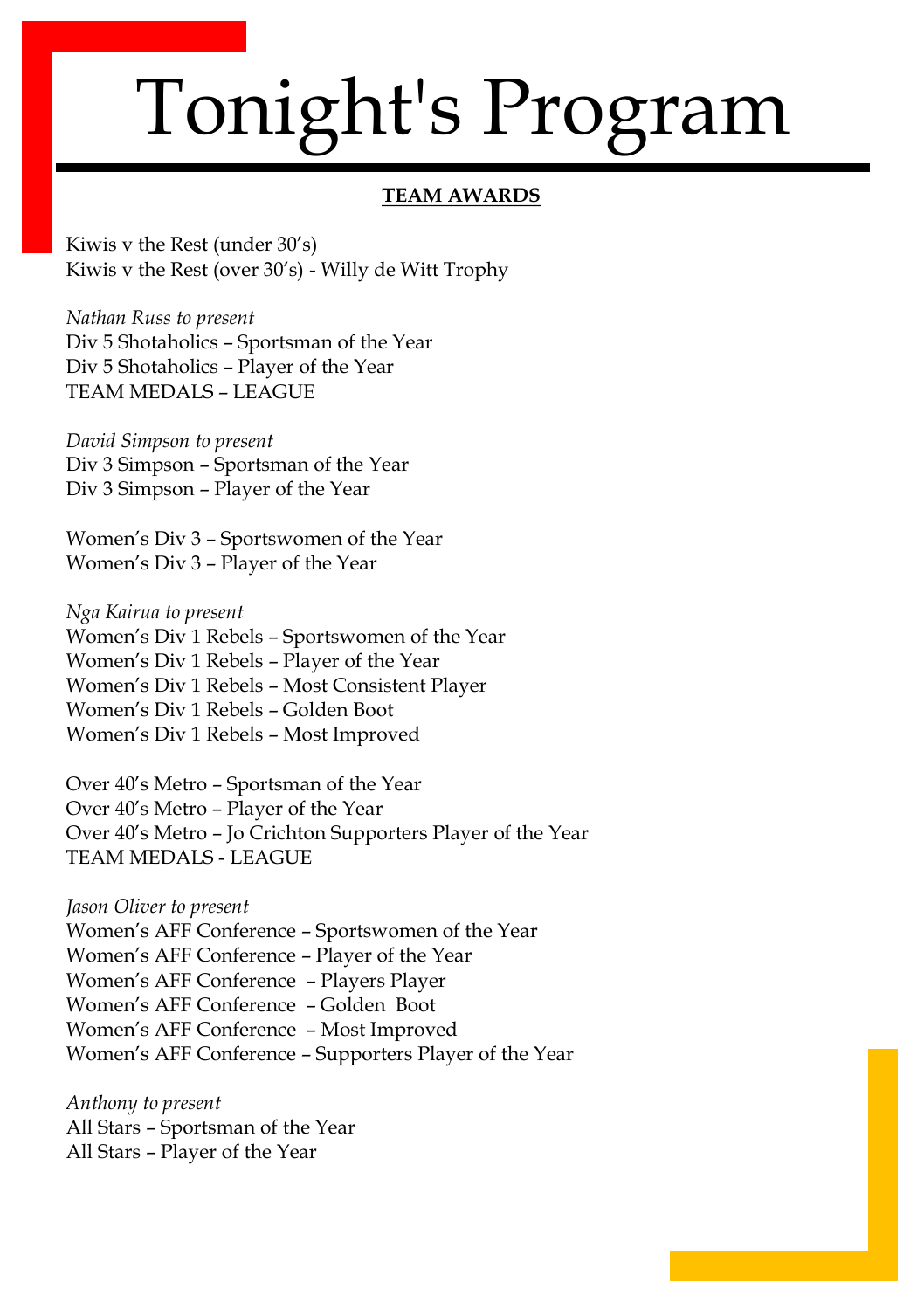*Ben Pauley to present* Thirds Team – Sportsman of the Year Thirds Team – Player of the Year

*Fred Poelman to present* Reserve Team – Sportsman of the Year Reserve Team – Player of the Year Reserves Team – Players Player of the Year TEAM MEDALS - CUP

*Chris Wallace to present* Brian Compson Memorial Cup – First Team Golden Boot Joe Walton Memorial Cup – Supporters Player of the Year 1st Team – Most Improved Player of the Year 1st Team – Sportsman of the Year 1st Team – Players Player of the Year 1st Team – Player of the Year Colt Cup – Outstanding Young Player Jack Hatton Memorial Trophy

INTERMISSION – 15 mins

#### **CLUB AWARDS**

*Paul to present* Club Golden Boot

*Tim H to present* Brewster Shield – Best Overall Performance

*Freddie to present* Supporter of the Year

*Mike to present* Sportsperson of the Year

*Nathan to present* Ritchie Family Cup – Manager of the Year

*Tim A to present* Clubperson of the Year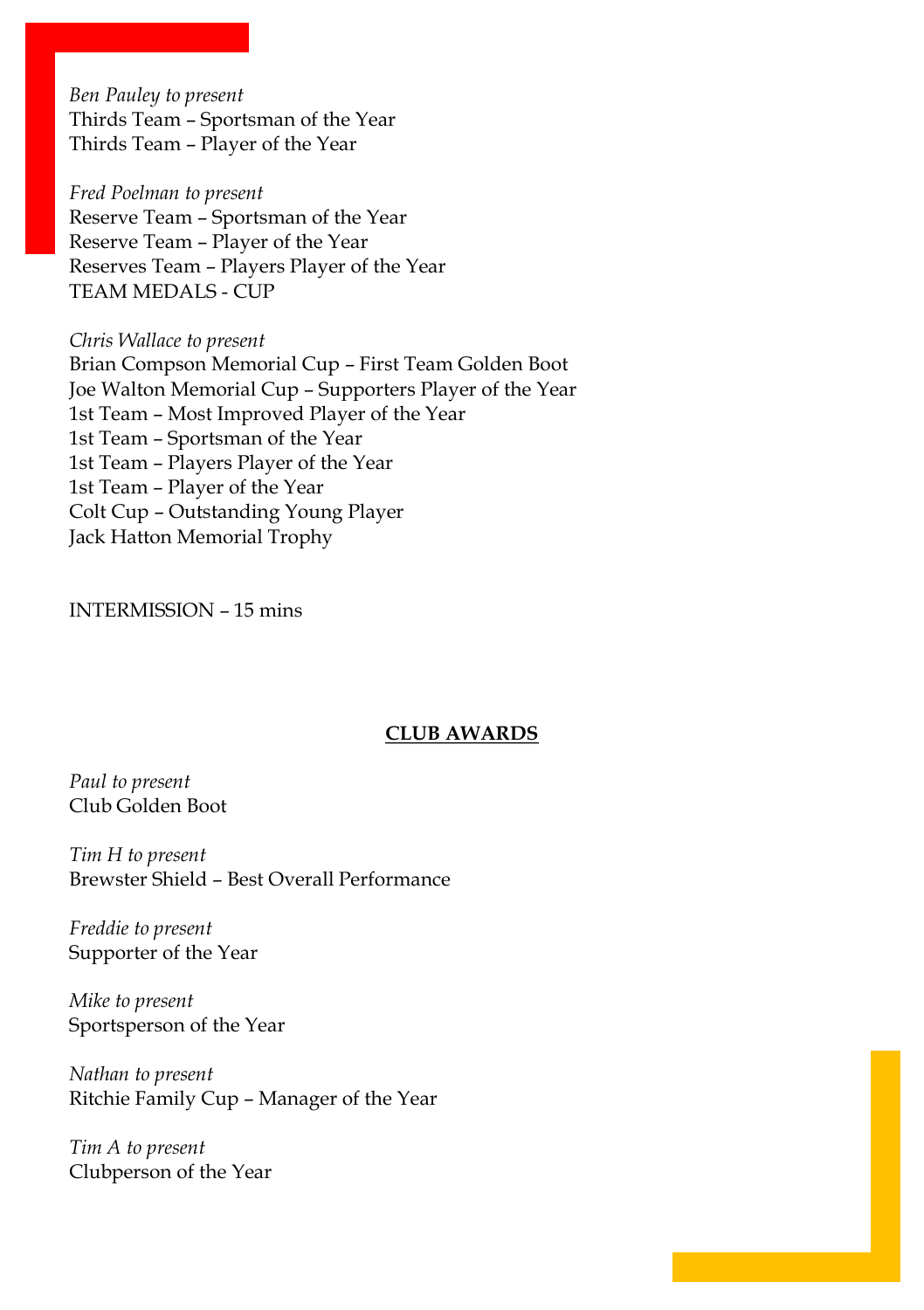# Trophy Definitions

Here is something to help you understand some of the trophy's handed out tonight, and how the winners are chosen.

Player of the Year-your teams best player, by team vote or chosen by your coach

**Sportsman of the Year**—the player who gave your team the most, on and off the field, typically also someone who plays hard but clean (the Ellerslie AFC way!)

**Supporters Player of the Year** - some of the teams have this award, most of them have been donated by ex members and have the trophy's themselves have ties to great Ellerslie AFC family's—as you can see from the title these are awarded to the supporters favourite player!

**Most Improved** - this is awarded to players who the coach thinks have made the biggest improvements during the year - it doesn't mean the player wasn't good to start with but more that their attitude and learning experience this season has been above the rest.

**Golden Boot** - Easy this one, the player who top scored (league goals only) for your team

**Players Player of the Year** - some of the teams have a player of the year and a players player of the year—this is as the title suggests the version that the players pick, it's not always the same as what the coach picks!

#### **SPECIAL AWARDS:**

**Colt Cup**—donated to the club to help recognise ultimate up and coming exceptional talent, usually rewarded to someone in the First Team or Reserves under 21.

**Jack Hatton Memorial**—donated by Matt Hylla in memory of his brother who passed away, this award also recognises exceptional up and coming talent but also takes into consideration a strong off-field personality.

**Club Golden Boot**—the top scorer across the entire club in league games—based on goals recorded on your teamcards

**Team of the Year**—this award is judged on league record alone - the team with the most games played and least losses (present at prizegiving) wins the "Team of the Year"

**Manager of the Year** - The Manager who has made a massive positive impact on his team this season, someone who goes above and beyond the call of duty regularly

**Sportsperson of the Year** - probably the most prestigious award for a player/member to win - the best of the best!

**Clubperson of the Year** - The ultimate award at the club—this award recognises ultimate contribution across any avenue at the club, could be a player, coach or a volunteer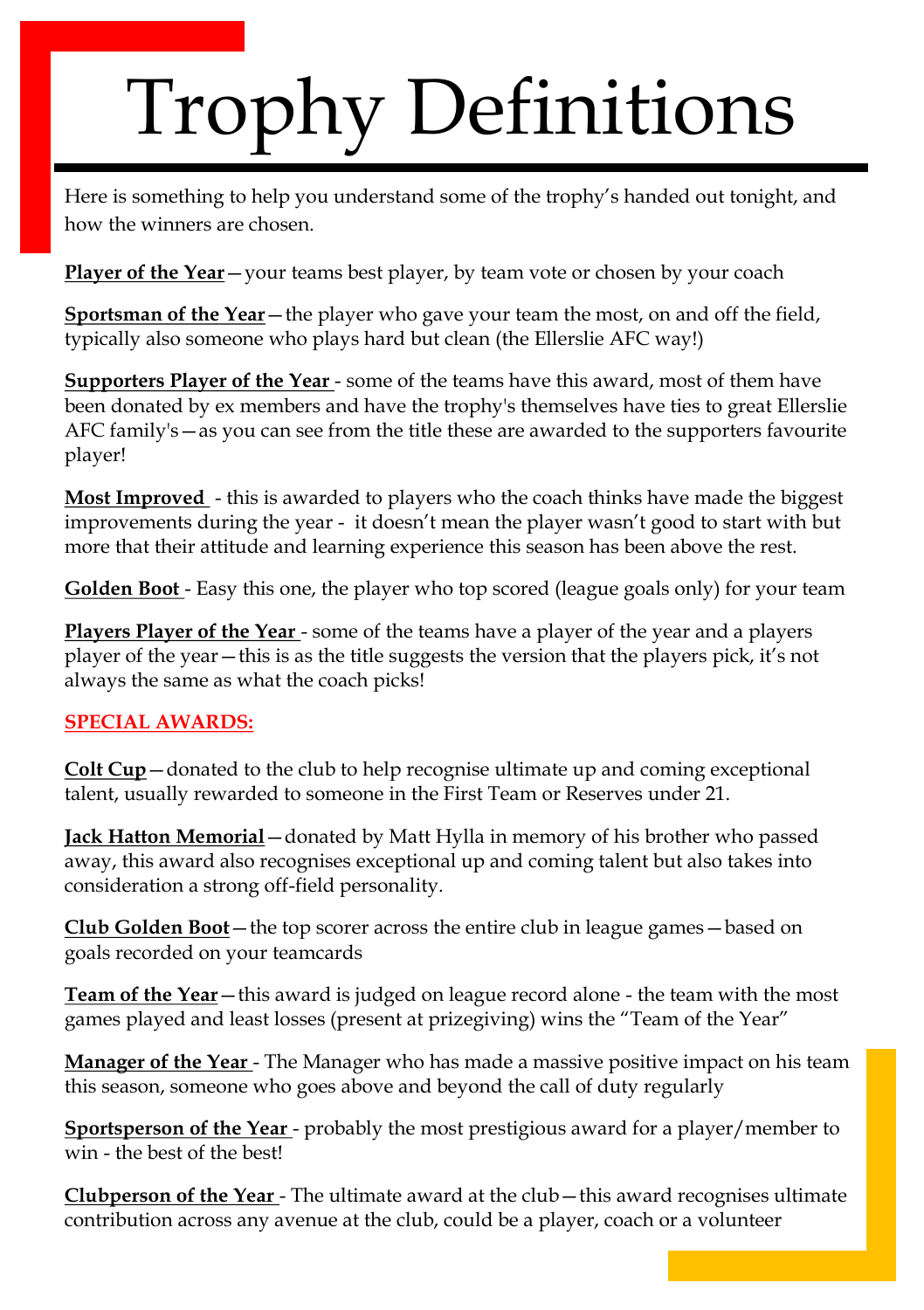# Boylan

Boylan FC had a very successful season after their promotion from Division 6 to division 1. The season started with a bit of a splutter as we adjusted to the competitiveness of division 1.

However, we dug in and pulled together as a unit and went on a 6 game winning streak. Division 1 was extremely close and towards the end of the season 4 teams were playing for the top spot. Unfortunately we stumbled at the final hurdle and lost to Onehunga, who went onto take out the league. If we had bet Onehunga that day we would have walked away with the top spot. Apart from the loss at the end the boys all had a great season and look to regroup for the 2016 season and plan to take it out this time. Cheers for all the Ellerslie organisers for making it a great year.

Player of the year – Matthew Boylan (as voted by the Team) Sportsman of the Year – James Cameron (as voted by the Team)

|                | POS TEAM                                  | P.           | <b>W</b>               | $\mathbf{D}$ |  |                                            | L F A GD PTS |
|----------------|-------------------------------------------|--------------|------------------------|--------------|--|--------------------------------------------|--------------|
| 1              | <b>Tuakau Soccer Club M1 Wanderers</b>    |              | 16 11 2 3 57 26 31 35  |              |  |                                            |              |
| $\overline{2}$ | University-Mt Wellington AFC M1 K.T.      |              | 16 11 1 4 58 21 37 34  |              |  |                                            |              |
| 3              | Onehunga Sports M1                        |              | 16 11 1 4 45 23 22 34  |              |  |                                            |              |
| L              | Ellerslie AFC M1 Boylan                   |              | 16 10 2 4 62 25 37 32  |              |  |                                            |              |
| 5              | South Auckland Rangers AFC M1 Bullet Boys | $16 \quad 8$ |                        |              |  | $2\quad 6\quad 29\quad 35\quad -6\quad 26$ |              |
| 6              | Orakei Football Club M1 Vatukoula         |              | $16$ 7 1 8 38 42 -4 22 |              |  |                                            |              |
| 7              | Papakura City FC M1                       |              | 16 6 1 9 33 42 -9 19   |              |  |                                            |              |
| 8              | Ellerslie AFC M1 TIP Squad                |              | 16 2 1 13 23 53 -30 7  |              |  |                                            |              |
| 9              | Metro FC M1 Wrimac                        | $16 \quad 0$ |                        |              |  | 1 15 19 97 -78 1                           |              |

#### **CURRENT LADDER**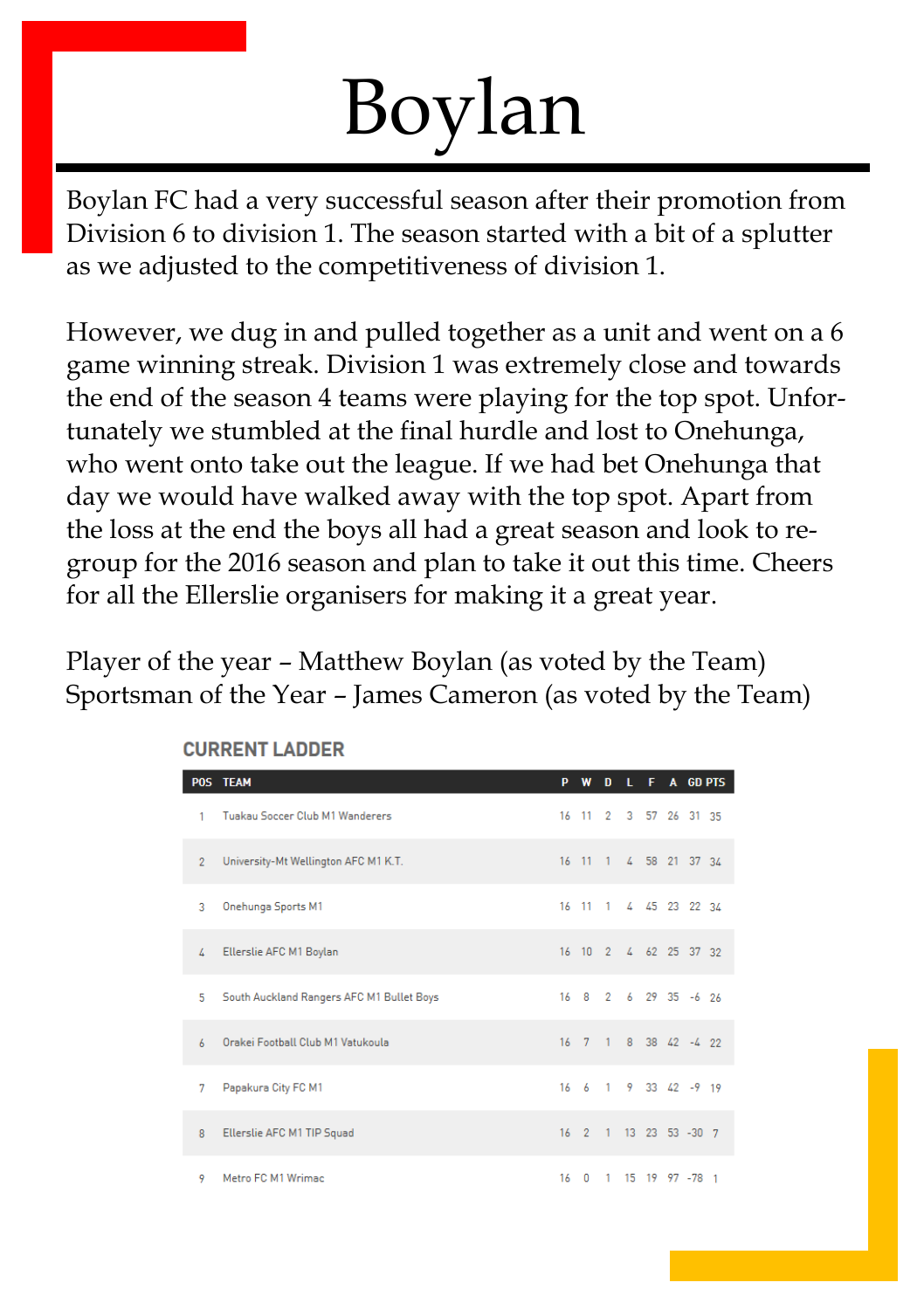# Shotaholics

2015 for Shotaholics was a season with quite a lot of change, with a number of squad members coming and going over the course of the season. This is likely to continue through to the summer series, but we have taken it in our stride.

Nathan Russ Shotaholics Manager Teamlist: Regular Squad: Aaron Beckford Blake Beckford Bradley Rae Brendan Kerwick Elliot Thompson-Bean Finn Knight Ivan Atkins James Marks Michael Clark Michael Woolerton Nathan Russ Nikhil D'Souza Nilroy Packiyarajah Quintin Russ Scott Harper Seamus Cervin Steve Soyeux

Casual Cohort: Lewis Parke Mathew Russell Moritz Berg Ross McInley Tim Hawes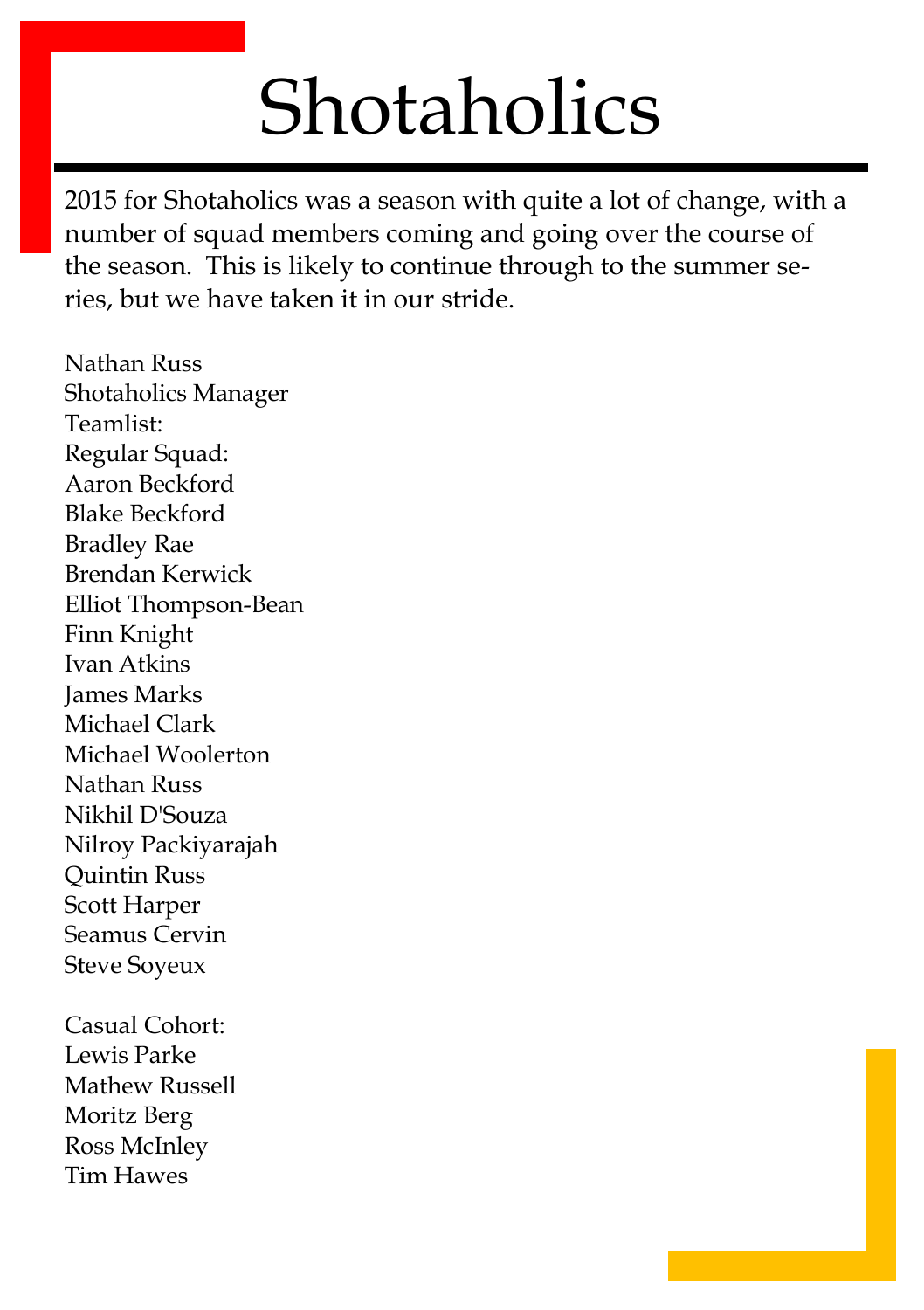I am very pleased with the positive and welcoming atmosphere in Shotaholics to respect all players and work with them. It's been rewarding to train alongside the brand new Ellerslie All Stars team and see them grow and develop over the course of the season also, as well as see a lot of familiar faces in other teams as well. Promoting a positive and supporting environment at Michael's Ave Wednesday night trainings has done a lot to build a football community and a home here at Ellerslie for our team.

Division 5 provided a worthy challenge for us, with at least 5 of the teams in the division being in the running, and 90% of our games showed decent skill, sportsmanship and good football every week. Respect to the Ellerslie Hicks team & Joe Barnes for giving us a couple of the most memorable games of the season.

It was great to get the win for the division. I attribute our success to a combination of consistency, organisation, determination and sheer hard work. Looking forward to the Summer series and next year. Shotaholics!

|                  | POS TEAM                                   | p      | W                     | D | L. | F. |                     | A GD PTS |
|------------------|--------------------------------------------|--------|-----------------------|---|----|----|---------------------|----------|
| $\mathbf{1}$     | Ellerslie AEC M5 Shotabolics               |        | 18 17 0               |   |    |    | 1 67 22 45 51       |          |
| $\overline{2}$   | Eastern Suburbs AFC M5 Mad11               |        | 18 13 2 3 68 27 41 41 |   |    |    |                     |          |
| 3                | <b>Ellerslie AFC M5 Hicks</b>              |        | 18 13 1 4 64 27 37 40 |   |    |    |                     |          |
| $\mathcal{L}$    | Bucklands Beach AFC M5 RED BULLS           |        | 18 10 3 5 43 35 8 33  |   |    |    |                     |          |
| 5                | South Auckland Rangers AFC M5 Suva         |        | 18 10 1 7 60 50 10 31 |   |    |    |                     |          |
| $\boldsymbol{6}$ | Western Springs M5 Wanderers               | $18-5$ |                       |   |    |    | 2 11 32 55 -23 17   |          |
| 7                | University-Mt Wellington AFC M5 Red Devils | 18     | $\overline{5}$        |   |    |    | $1$ 12 35 49 -14 16 |          |
| $\mathbf{8}$     | Clevedon M5                                | 18 5   |                       |   |    |    | 1 12 23 61 -38 16   |          |
| 9                | Onehunga Sports M5 Waikaraka Warriors      | 18 3   |                       |   |    |    | 2 13 29 66 -37 11   |          |
| 10               | Lynn-Avon Utd AFC M5                       |        | 18 1                  |   |    |    | 3 14 32 61 -29 6    |          |

#### **CURRENT LADDER**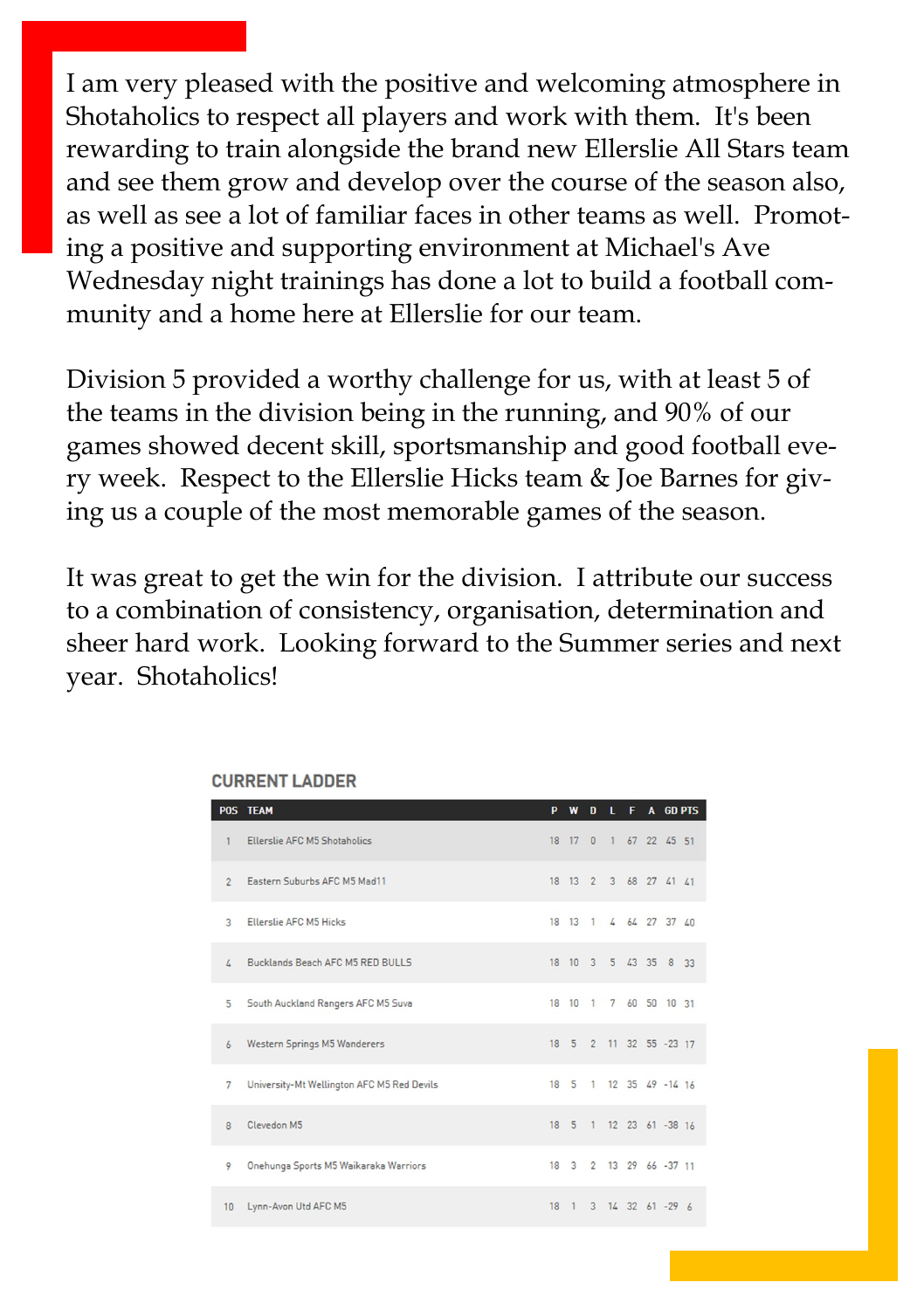# Elks

Goal scorers: Graham Mustard (8) Sam Beresford (5) Jonny Lee (2)

Player of the Year: Jonny Lee Sportsman of the Year: Ross Cooper

Not a great season for us results-wise, but we've had a lot of fun. The team took some time to gel, but once we did we played a lot better and some results started coming our way. The second half of the season was a lot better than the first, we picked up some wins and generally played much better football. 6 draws this season has left us wondering what might have been had we stuck a few more in the net, but that's football.

Highlight would definitely be our win away against one of the Three Kings teams, they came into the game thinking it would be a walkover and left the field in a state of shock after we put 4 past them for a 4-2 win. Great reward for the way we played and something positive to build on for next season.

|               | POS TEAM                               | P. | W            | D. | L F.                        |  | A GD PTS |
|---------------|----------------------------------------|----|--------------|----|-----------------------------|--|----------|
| $\mathbf{1}$  | Western Springs M3 The Young Ones      |    |              |    | 18 11 4 3 40 16 24 37       |  |          |
| $\mathcal{P}$ | Manurewa AFC M3                        |    |              |    | 18 10 3 5 34 25 9 33        |  |          |
| 3             | Bucklands Beach AFC M3 THE BEACH       |    |              |    | 18 9 3 6 49 40 9 30         |  |          |
| 4             | Three Kings Utd M3 Ajay                |    |              |    | 18 9 2 7 40 33 7 29         |  |          |
| 5             | Ellerslie AFC M3 Simpson               |    | $17 \quad 7$ |    | 6 4 40 29 11 27             |  |          |
| 6             | Eastern Suburbs AFC M3 Braks           |    |              |    | 17 6 5 6 43 36 7 23         |  |          |
| 7             | Three Kings Utd M3 Brothers            |    | 18 7         |    | $2 \t9 \t26 \t35 \t-9 \t23$ |  |          |
| 8             | South Auckland Rangers AFC M3 AK Lions |    |              |    | 18 7 2 9 30 41 -11 23       |  |          |
| 9             | High School Old Boys M3 Kadavu         |    | $18 \quad 3$ |    | 3 12 20 42 -22 12           |  |          |
| 10            | <b>Ellerslie AFC M3 Elks</b>           |    | $18 \quad 2$ |    | 6 10 23 48 -25 12           |  |          |

#### **CURRENT LADDER**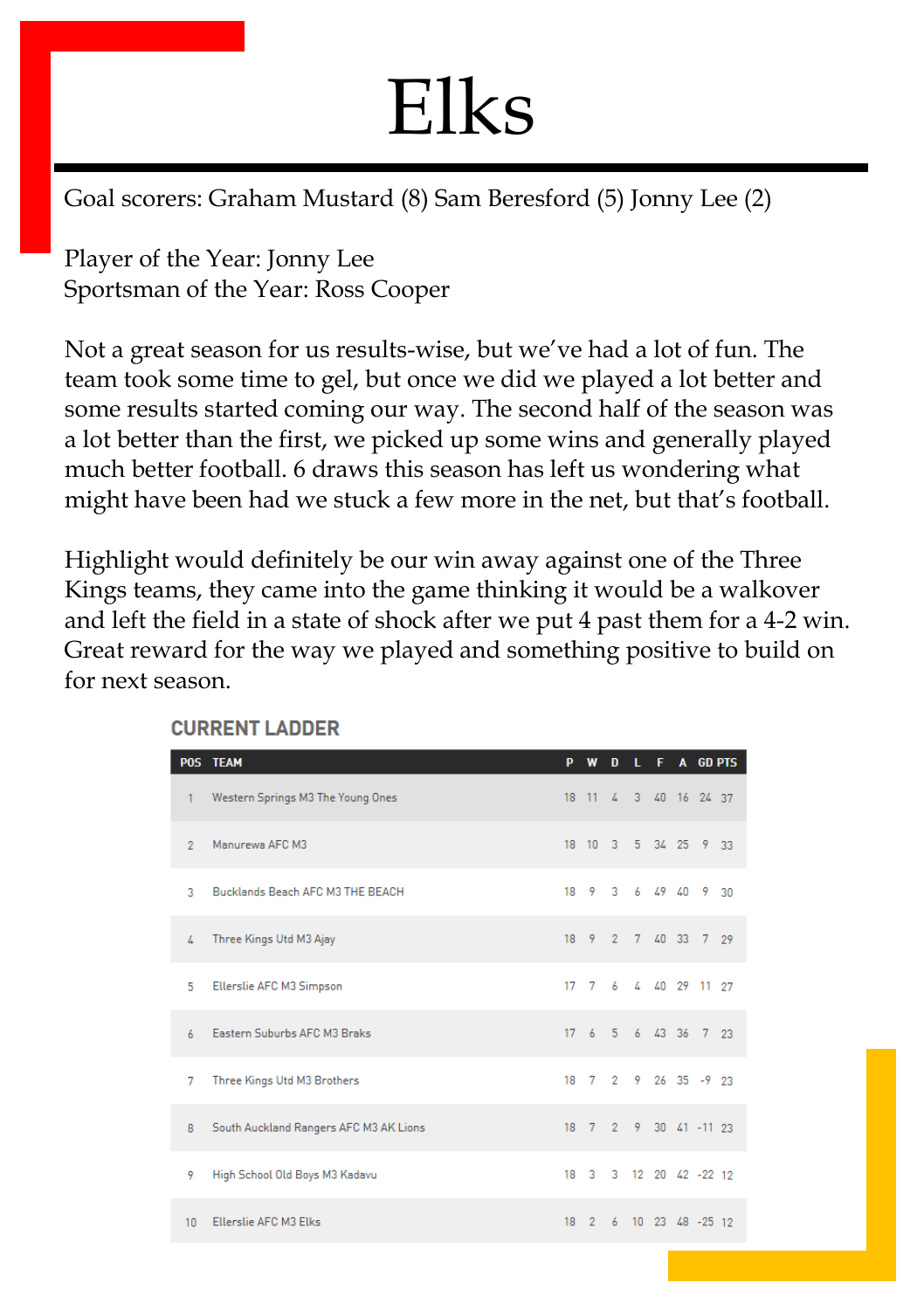# Simpson

We are a squad of 20 players who came together for the first time this season, largely made up from two South Auckland Rangers teams from last year plus a couple of wily summer signings. We joined Ellerslie this season to be part of a bigger and better run club and have enjoyed our first year here. A big thank you to Tim, Nathan and everyone else involved at the club that made the switch so easy for us.

After a strong start, we had a disappointing five game spell in the middle of our season which ultimately cost us the title and saw us knocked out of the cup on penalties up against Ellerslie's Division 2 side. We continued to fight all the way up until round 16 of the league, when a 2-2 draw against the eventual winners Western Springs finally put an end to our ambitions.

This is a team with huge "ticker", best summed up in our final game of the season. With a game against Manurewa to decide who finished 2nd in the league, it was a must win game for Ellerslie. And when only nine players turned up on the day, many could be forgiven for going out there and just having some fun with no regard for the result. Not this team. For 90 minutes we played like our lives were on the line and arguably put in our best performance of the year, coming away with a hard earned 0-0 draw. That result meant we would finish 3rd in the table but it also gave us the hunger to come back next year and play all 18 games like we did that day. A championship next year is surely on the cards.

Well done to all the players. Enjoy the off season and look forward to doing it all again next year.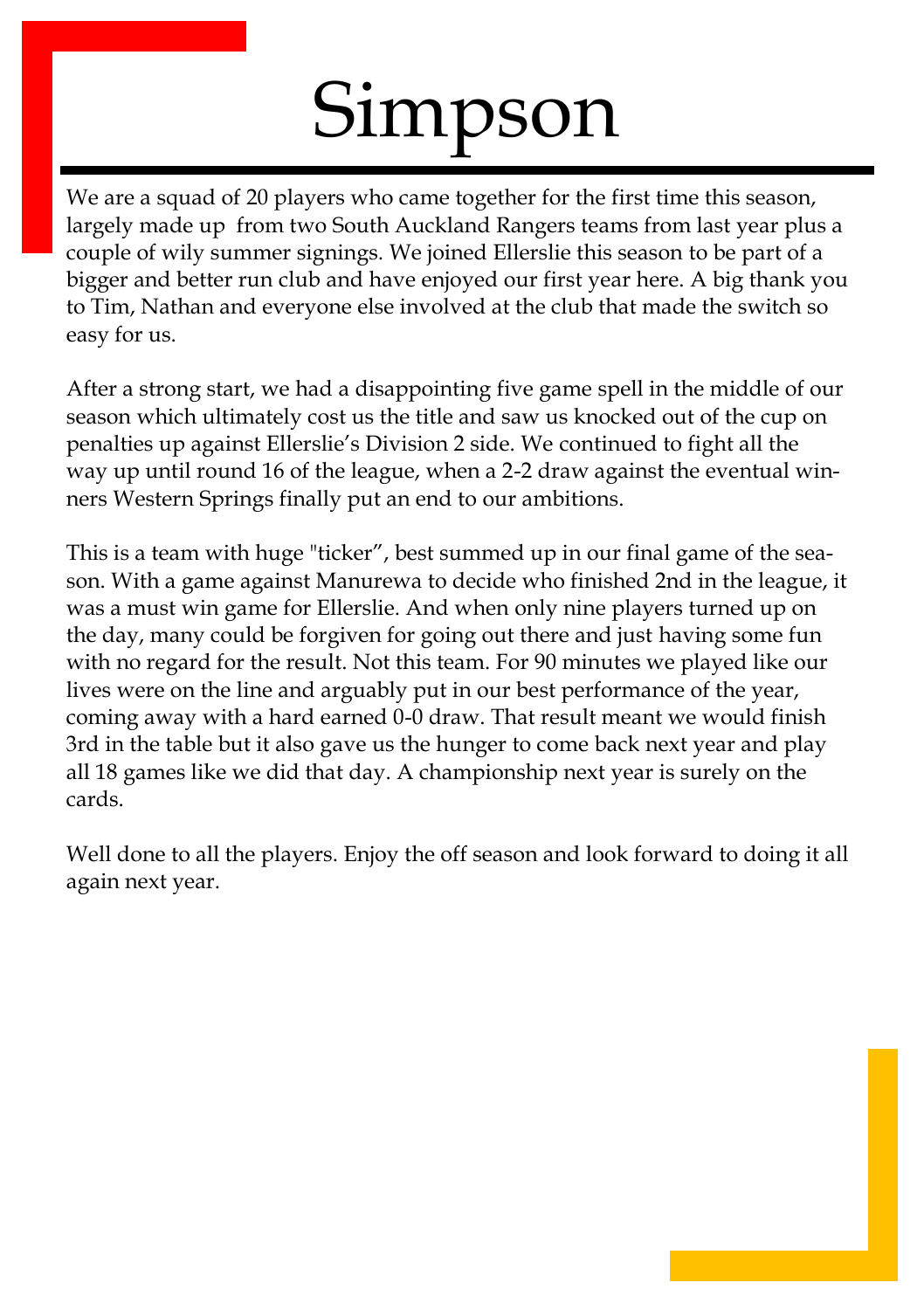# Over 40's Conf

OVER 40'S CONFERENCE Played 17 Won 15 Drawn 0 Loss 2 Goals For 90 Goals Against 16 Goal Difference 74 Points 45 League Position 1st Golden Boot Simon Lapthorne 21 goals

Team List : Coach Dave Witteveen, Manager Stewart Ritchie. Players: Stuart Cameron, Stan Clark, Rodney Cooper, Peter Downer, Paul Grogan, James Hart, Mike Horgan, Tim Hutchens, Simon Lapthorne, Ross Leaver, Brian McDonnell,Johan Oosterhoff, Mark Phillips, Altan Ramaden, Gary Walton, Darryl Ward, Cameron Mathewson, Scott Meikle, Geno Granger.

With the team getting older we decided to move from over 35's to over 40's which was a good move with the team back on their winning way.

We lost Terry and Dave this season but picked up Simon, Tim, James Brian. Simon and Tim fought for the golden boot for the team so were both good signings. Over the weeks the team clicked and in some games we scored double figure goals, but most of the games it took awhile to get going. We had two losses to Fencibles. The team played well this year and with the new boys we should do well next season as well. We will carry on with Thursday night kick arounds.

Have a good summer and see you all again next year. Stew.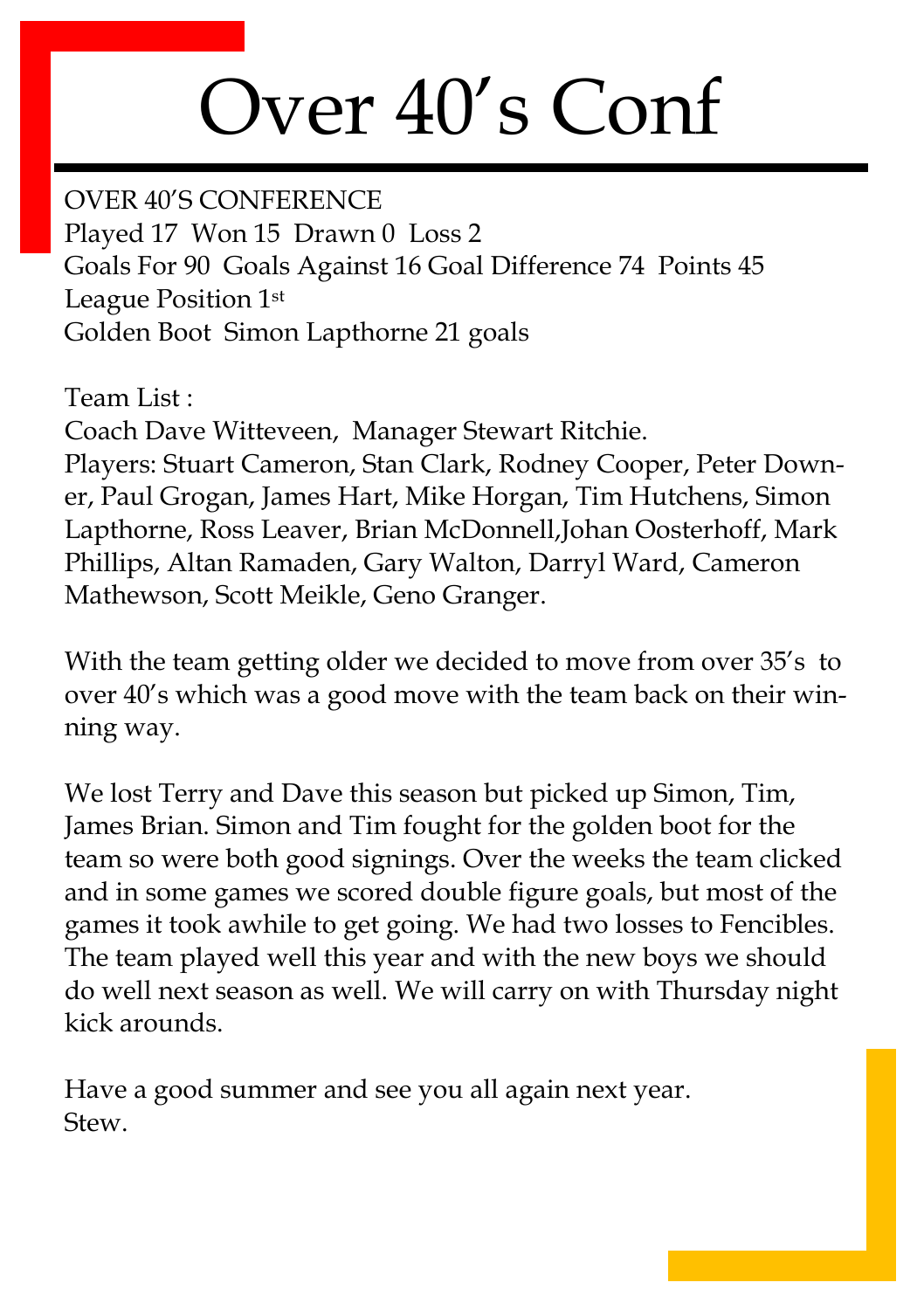# Over 40's Mustangs

League 6th place (of 10), Played 18, Won 8, Drawn 0, Lost too many, Goals For 51, Goals Against 44, Clean Sheets 2

Players:

Alan Opperman, Allister Simpson, Andrew Kelland, Bruce Allison, Campbell Notley, Daryl Price, Gowan Creamer, Graeme Steel, Greg Woolley, Ian McLean, Ian McMullin, Ian Perry, Jay Kaylan, Jason Gabites, Keith Littmoden, Ken Hart, Len Nelson, Lyubisha Mirkov, Max Peach, Paul Christian, Sam Ratnam, Tony Jenkins

If you judged a season solely based on reading the results it could be considered an average season but looking at it from a teamanship view we had another stellar year. The guys are great to play with, mates on and off the field, and as talked about during our away trip last weekend to New Plymouth, during which we acknowledged Len and Ken's for their 25 years in the team, the guys have not come to blows at any time over the years, apart from the hot air wind / words during the game and no listens anyway.

New Plymouth proved to be another end of season fun away trip. Most of us departed on Thursday for Hamilton as New Plymouth was considered too long a stretch for one day. Hamilton set the scene, or was it the car accident in the carpark as we drove off, either way the next 24 hours were eventful but what goes away stays away. The game against New Plymouth Rangers was bloody hard and the result a 5 – 1 loss. Still missing 2 goals that your grandmother might score didn't help.

Due to the lateness of getting this report in it has been kept short. Only thing left to say is a big thanks to Ian McLean and Ian Perry for organising the team and all, and a big see you next year to all the guys – hopefully fitter and trimmer than this year – Yeah Right!.

Team Management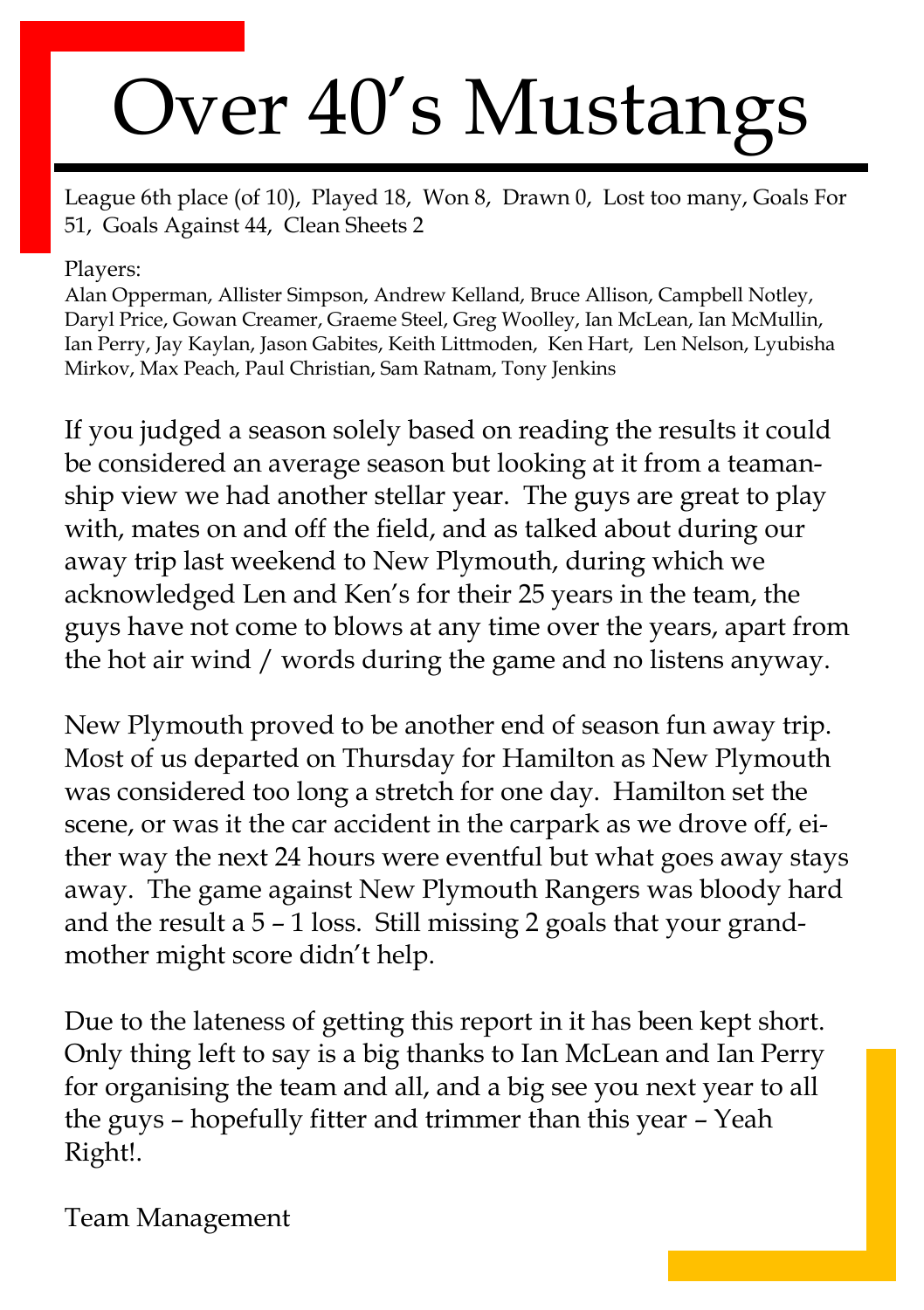# Women's Rebels

**Team Coach: Nga Kairua**

**Team Manager: Natasha Whitehead Team Co-Captains: Maree Blair & Lauren Recny V/Captains: Ayla Surtees & Chelsey Ritson** 

### **Players**

Felicity Barnfield, Natasha Whitehead, Belinda Carson, Donna Pervan, Ayla Surtees, Kiri Aikman, Katrina Newton, Maree Blair, Chelsey Ritson, Lauren Recny, Kirsten Sibbit, Lana Davies, Eva Perrone, Nicky Harrison, Marissa Ables, Kerri-Anne, Palmer, Ashley Hardie, Katherine Wilson, *Hayley Nepia, Nora Koch, Petra Wedlake*

Key: *Italics* – Casual players

The 2015 Season was going to be a season of continuity from 2014 with 7 new players and with a squad of 18 plus 3 Casuals. The Rebels will endeavour to improve from where we left off in 2014.

Even though we lost the very  $1<sup>st</sup>$  game we were very much focused and committed to pushing forward but on the horizon were 4 new Teams added to the 4 from last year. The battle was on. The Rebels held trials for 5 weeks and the Rebel Squad was selected. We had the same Management Structure as last Season.

### New Players

This Season the new players to Team were Lauren Recny, Eva Perrone, Nicky Harrison, Marissa Ables, Kerri-Anne Palmer, Ashley Hardie & Katherine Wilson. 3 Casual players were also added.

These players brought new dimensions, dynamics and new culture to the Rebels. The attitude was that we wanted to play good football and the attitude of wining football. There is experience in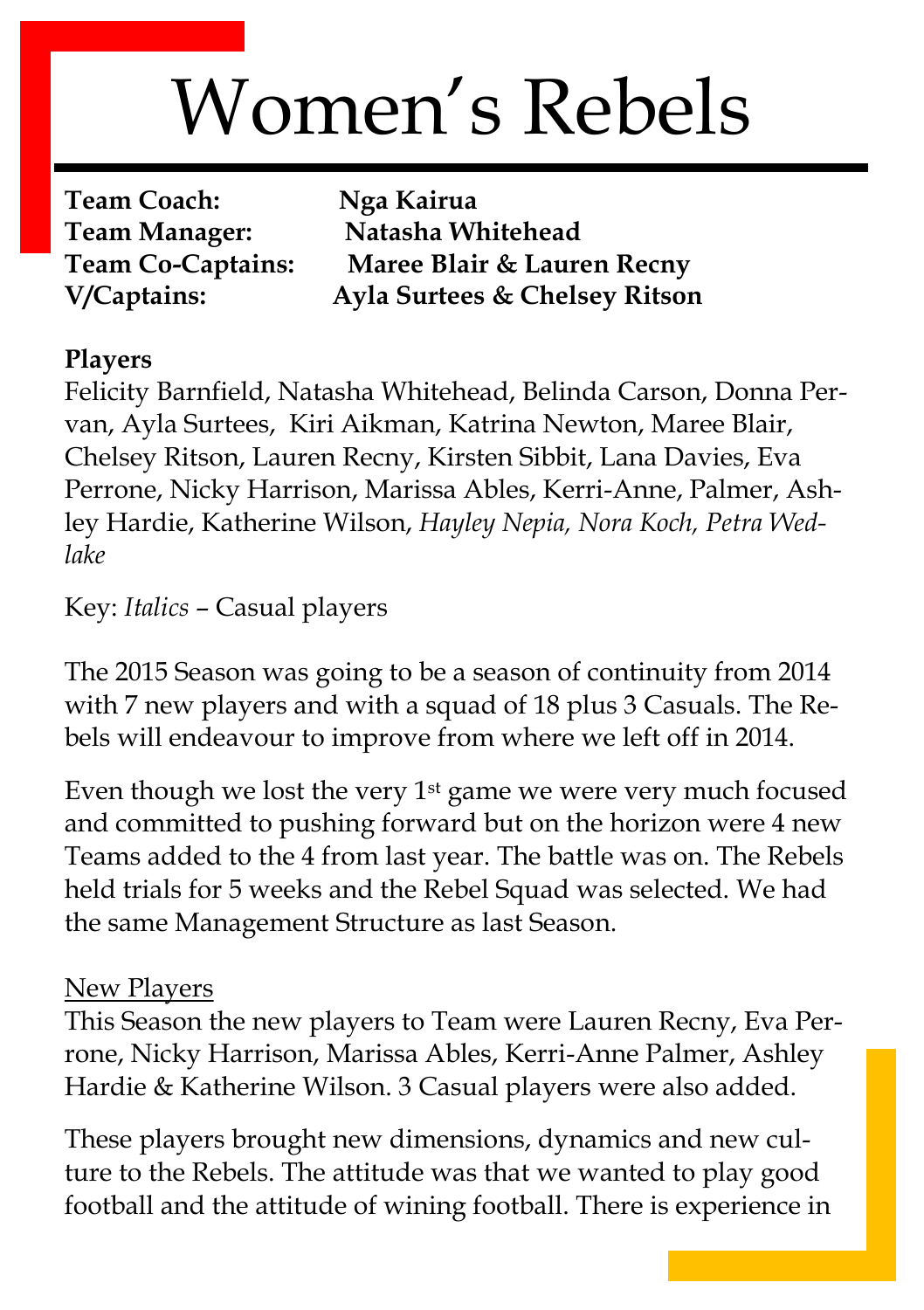the Team as well as fresh players who were willing to learn as well as willing to work hard for each other.

### The Season

We started training hard and getting to mould all the players together as a unit and then we came against the new Teams – Waiheke, Central, Pukekohe & Metro, throw in Papakura and Eastern Suburbs you have Teams with an average age of about 18 and the majority are still at school – fast and fit as!!! Anyway we battled on with one of our highlight having beaten Waiheke after coming from 5-2 down at half-time to win 7-5!!! Epic come-back!

Our position during the Season were either 2nd or 3rd and were really looking for that final push at the Business end but unfortunately it never eventuated. Due to some injuries, unavailability we were always going to struggle competing with the faster more mobile players. Despite that, we played with Passion and dedication. Some games were very tough but the Rebels had Character, Heart, a Never say Die Attitude and the Passion to win. Unfortunately we slipped down the table very quickly to 5th placing and by the time this Report went to print we were in 3rd place and waiting to play our final game to see if we end up 3rd or 4th. Our goal this Season was – Top 4 finish!

### Notable Contributions

The Rebels were ably led by Maree and Lauren with Ayla and Chelsey vice-captains. Good mix of players both experienced and new. All 4 of these players led by example and were passionate about this Team. Always had that excellent work ethics. Great Role Models on and off the field.

In Goal we had Fliss for the most part of the Season and Kirsten towards the end great performance by these two Our defenders had a torrid time this season due to the calibre of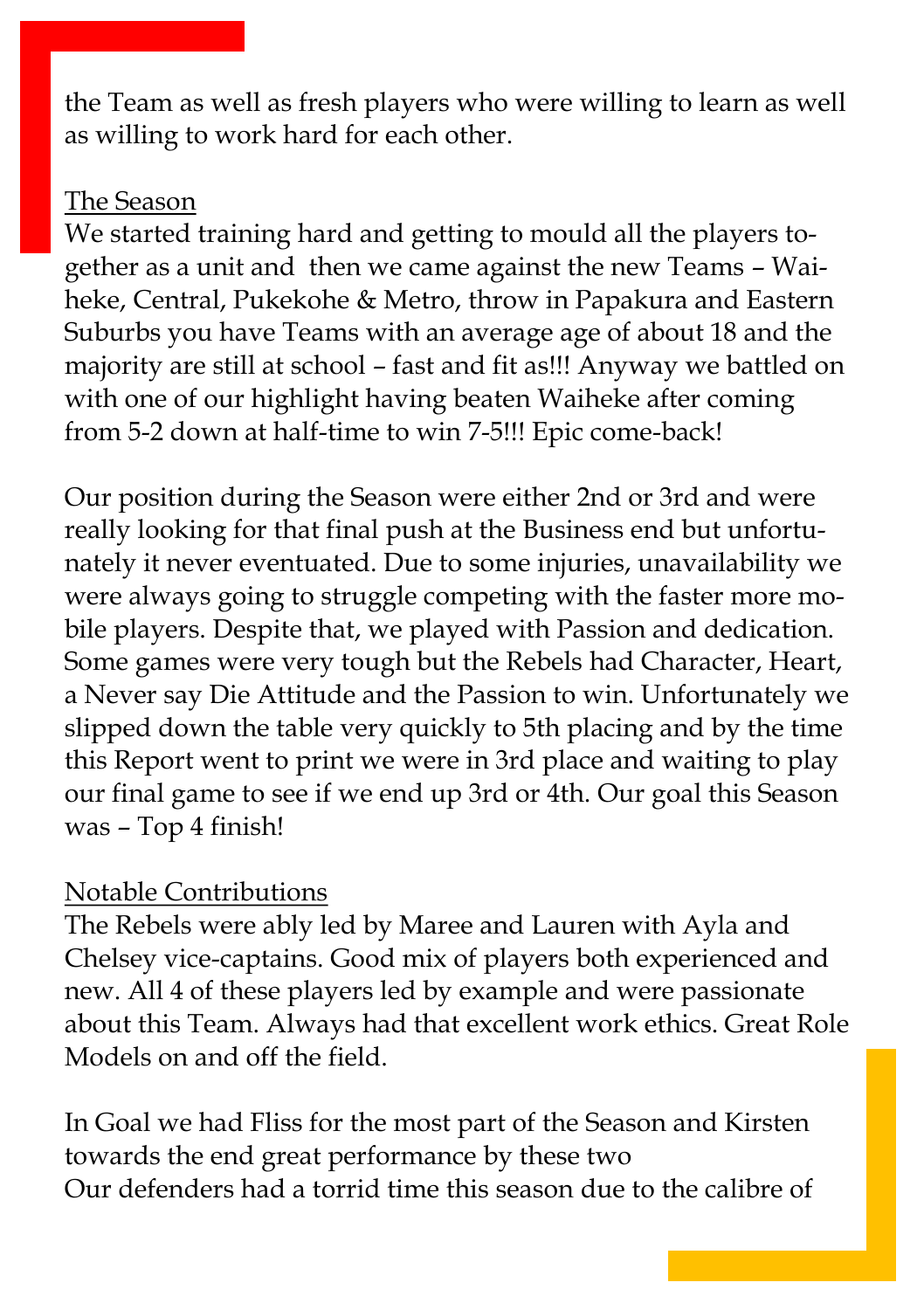the opposition but everyone did a fantastic job – led at the back by Lauren and Chelsey, the back 4 was ably supported by Belinda, Tasha, Katherine, Eva and Kerri-Anne.

The midfield were very solid with the very experienced Quartet of Maree, Ayla, Lana and Donna with Nicky the new kid on the block – a very solid engine Room and of course up front where another quartet of Katrina, Kiri, Ashley and Marissa completes the attacking armoury.

The casual playing trio of Hayley, Nora and Petra were invaluable when we were struggling for numbers – so much appreciated ladies – great contribution!!

### **Highlights**

In Total including KO Cup Games – Played 20, Won 11, Drawn 4, Lost  $5$ , Goals for  $-54$  – Against -  $40$ Hat-Tricks scored – Lana Davies (1)

Rebels reached the Semi-Final Stage of the AFF Womens Knockout Cup beating a Conference Team (Onehunga Sports) on the way 2-1

We also introduced a trio of U15 young future players to play in our Team

### Acknowledgements:

If I may take this opportunity to thank the Rebels for a wonderful Season. Thanks for playing hard, for playing an attractive style of football and I think overall it was another successful Season.

Look, we are a Social Team that plays in a very Competitive Division so its Testimony to your tenacity, skill-base and a passionate demeanour that we have achieved what we wanted – playing as the Rebels and that we play to WIN but if we loose that's OK too.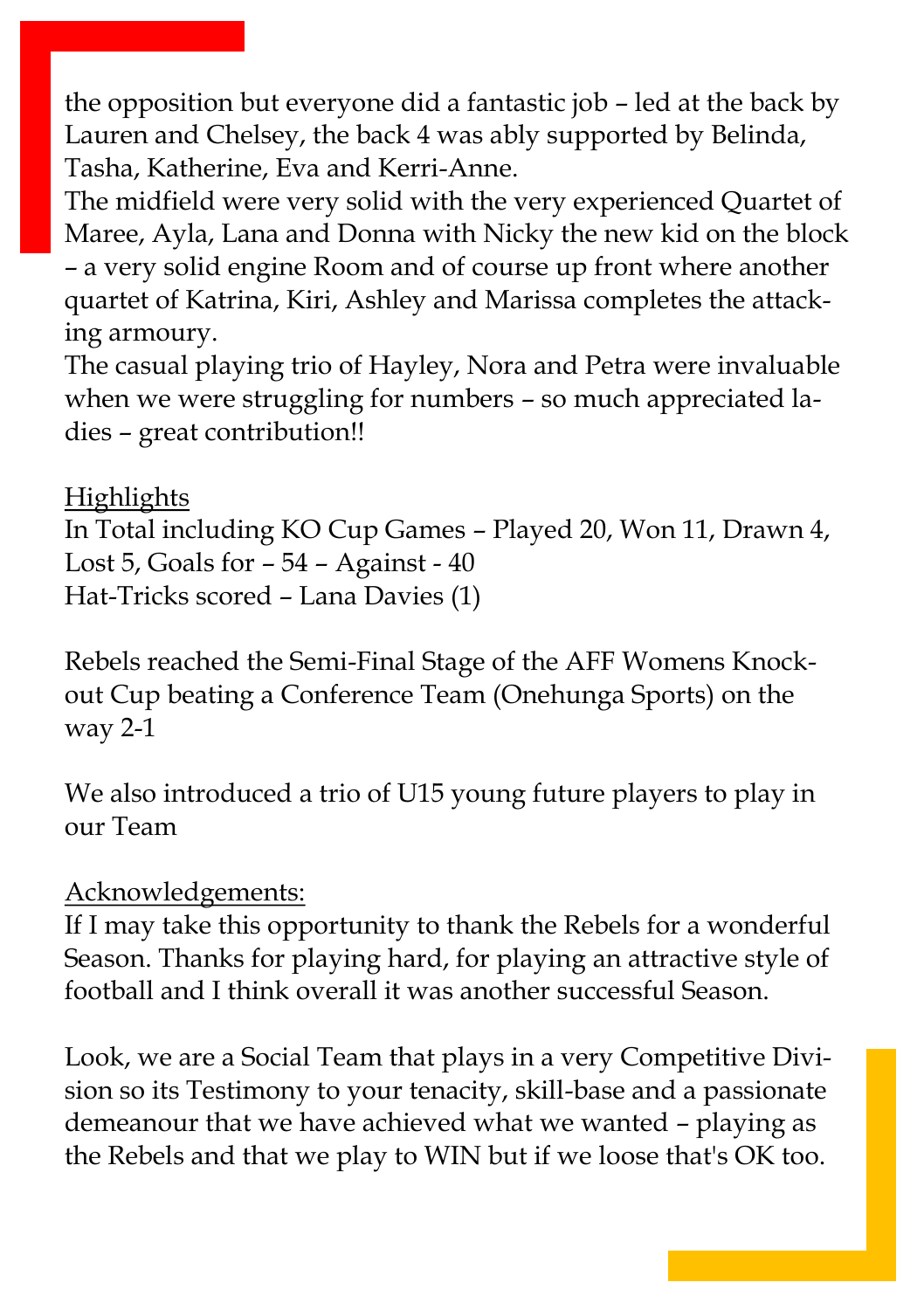I'd like to thank Jason Oliver, Lewis Parke, Sam Forde and Nicola demaine for their support and assistance for the Rebels during this Season, to all the 1st Team players who helped us out when we were struggling with numbers – We all Thank you so much ….you all ROCK!

BTW – The Rebels are off to RAROTONGA for 8 days over Labour weekend for some R&R and playing 3 games and experiencing the local hospitality and drinking wells

Maybe a day in Aitutaki too …....God its so depressing but someone had to do it!

May see ya next Season

Nga Kairua

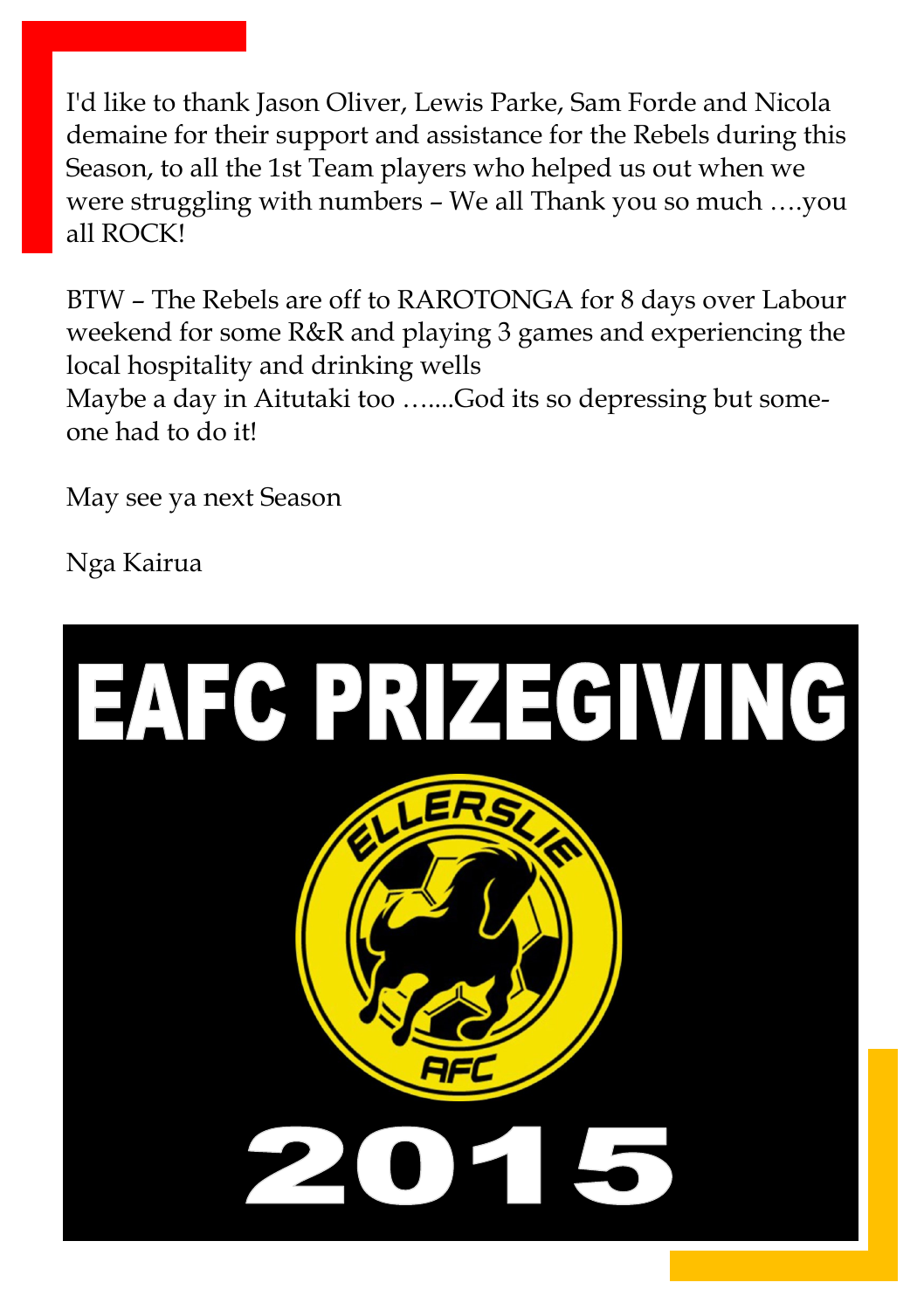# Women's First Team

### **Ellerslie Women's AFF/NFF Conference Division**

*\*Please note: results/stats may vary pending final games being played.*

This has been a season where we achieved several new milestones. In terms of basic stats we've blown our previous seasons out of the water, we've won as many games this year as in our previous two seasons combined and doubled last year's points tally. We've also scored considerably more goals and conceded less than half of last year's goal tallies. We've finished with a positive and pretty decent goal difference and it is the highest ranking we've ever achieved cementing ourselves into the top 5.

| Year  | Placing         | <b>Wins</b> | <b>Draws</b> | .osses | GF       | GA | GD | Pts |
|-------|-----------------|-------------|--------------|--------|----------|----|----|-----|
| 2013  | 7th             |             |              |        | ^7       | 35 |    | 19  |
| 2014  | 7th             |             |              |        | ററ       | 45 | ററ | 'ე  |
| *2015 | 5 <sup>th</sup> |             |              |        | ົາ<br>υı | 10 | 18 | 30  |

We've had more obstacles than I care to count along the way, but each time we overcame them, learning and getting stronger. We've lost players to injury, lost players to travel, holidays and opportunities, and lost players to other clubs, but also we've gained new faces along the way to keep our momentum going and to keep us striding towards our goals.

I'd like to thank everyone who helped us throughout the season, supporters, helpers, the club, coaches and the players, not to forget our steady supply of ring-ins. Through our combined spirit and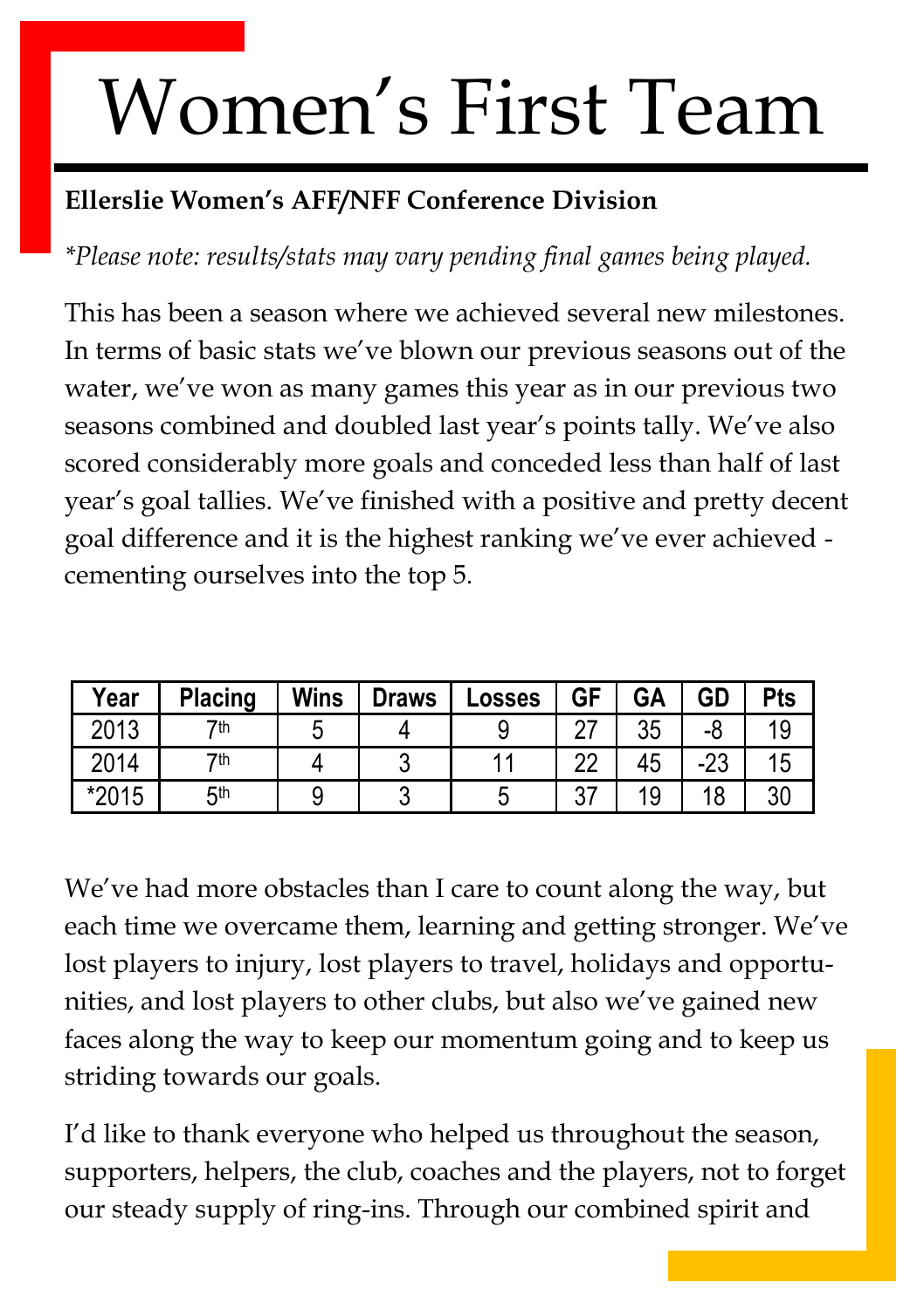attitude we've shown a glimpse of what can be achieved when we work together.

### **Looking to the future**

Our numbers this year were higher than ever with each women's team having 20 players or so, and each team achieving great success: the Conference Team finished higher than ever before; The Rebels made the AFF Cup semi-finals; and the Third Team reached the Division 2 play-offs. I believe it's time to expand and include a fourth women's team at the club, and I'd like to see us introduce a proper First/Reserve team squad that trains on the same nights with the aim of challenging for a top three finish next year (or hopefully winning it).

If anyone has any thoughts, concerns, or would be interested in helping this get off the ground then please contact me, we would be looking for coaches, assistants, managers and could even look at developing a pathway from youth to senior. I would also like to make sure that no existing players or teams are left by the wayside, so please contact me if you have any worries or want to keep completely independent, I truly believe we can find a solution that will work for all 4 teams.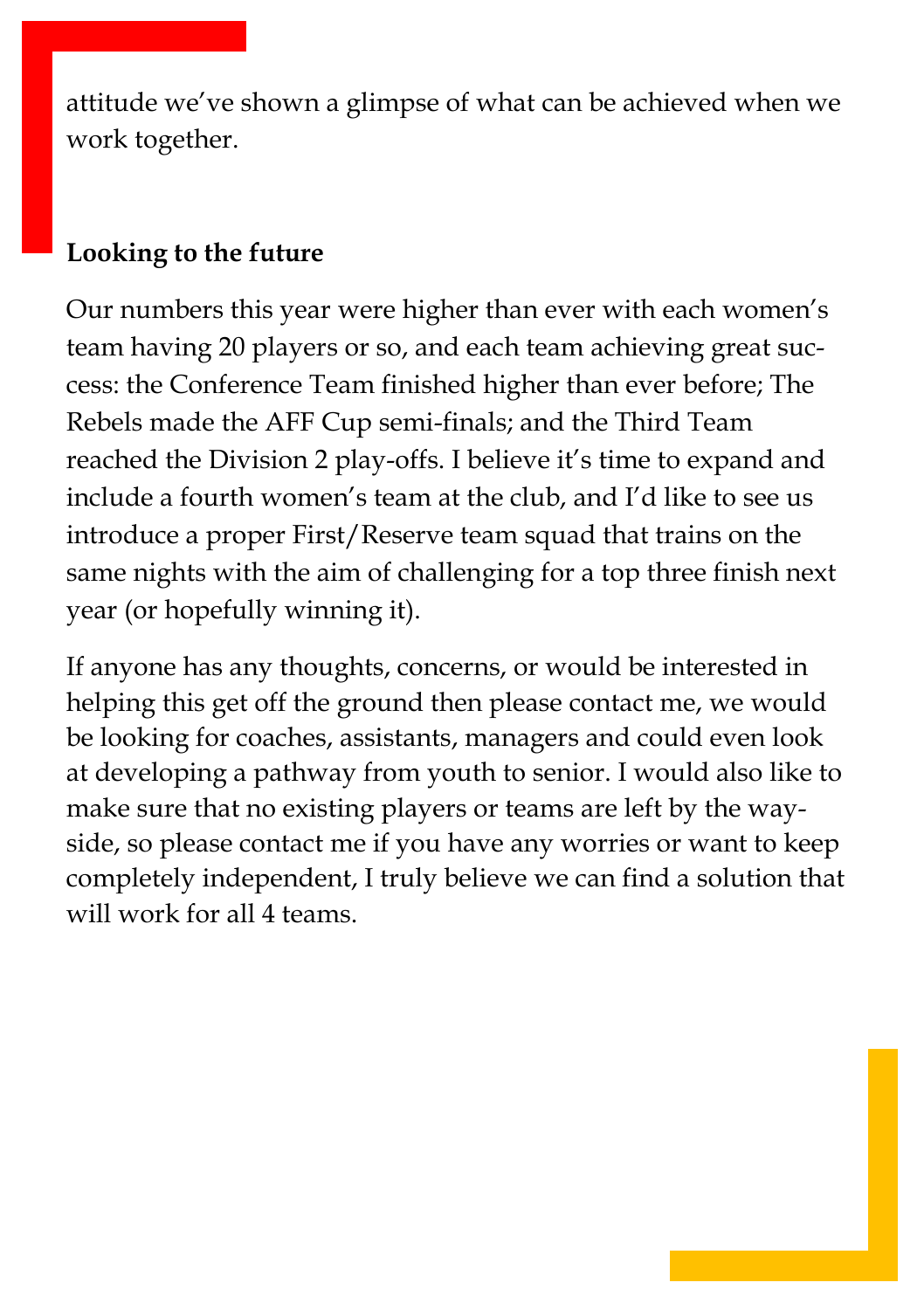# Men's Thirds

Well, I knew last season would be hard to live up to, but I never thought it would be this hard! After being fortunate enough to be included once again in the NRFL Div 2 League we joined the preparations for the season with our Firsts and Reserves.

Thankfully we managed to retain some key players from last season, Luke Dixon, Ross Borrill, Tim Covey and Glen Jones whilst others moved on, most to the First and Reserves set up. We recruited well bringing in players such as Delan, Jono, Tom, Hoops, Tim, Happy and Baljit.

After a disjointed pre-season whilst the team was being built we began the season well accumulating some good points and finding ourselves at the pointy end of the table. Luke Dixon was particularly impressive from the right wing scoring 6 goals in our opening 4 games.

Overall however as other commitments, injuries and general malaise got the best of the squad results began to taper off as we got to into the season. Entering into a patch of games about 7 weeks from the end of the season we knew that if we won the next 2-3 games we would be sitting on top with a good run in. We proceeded to lose our next 5.

Whilst moments like above were difficult as a coach there were some great highlights from the season.

Paul Hooper ventured out of semi-retirement to play a large role in the team. Paul is a very controlled, technical leader on the pitch. He has the ability to control a game and its tempo from a deep position and was a key player in many of our wins this season. Always providing welcome advice at half time, trainings, pre game and post game he has had a huge influence on myself and many players in the team.

Luke Dixon truly kicked on from last year, moving forward from right back into a right wing position and has established himself as a true workhorse in the team. Working tirelessly up and down the flanks and bringing some goals into his game he was a star performer this year. Luke is someone who should definitely kick on over the next few years and I wouldn't be surprised to see him playing reserve level football or higher.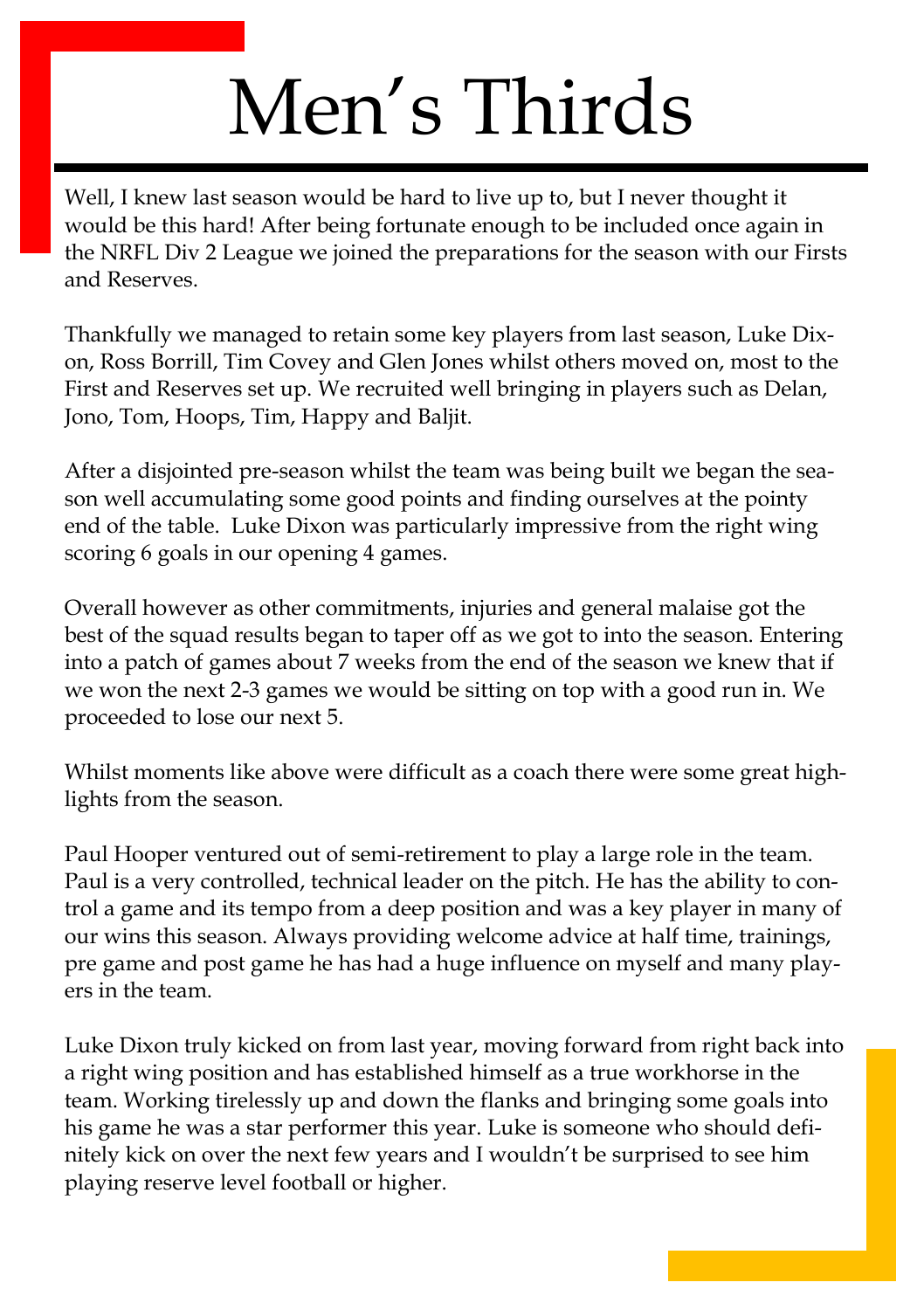Tim Carr was a new addition to the team and deserves special mention as he formed an integral part of the midfield three for much of the season bringing good work-rate, tough tackling and consistency. He scored arguably the goal of the season finishing a move that began on our own 18 yard box with a crisp side foot finish into the bottom corner.

Lastly I would like to make a special mention to Delan Mahlagwai. Delan grew up playing at Ellerslie before venturing to Otago where during a game he suffered a heart attack. Thankfully he has pulled through and had with us this year his first full real season back to playing. Moving from his traditional fullback position to that of a striker the year has been a real adaption for Delan, however he has taken all advice on openly and was a key into the style of play this team developed. He has an amazing ability to hold up the ball and involve other players despite his size, and has a bright future in front of him if he chooses to continue pushing on.

Overall – the end result of the season was disappointing given the quality available in our team however there have been, as above, some real highlights and exciting talents along the way. I believe that this core of players can kick on like the last and look forward to seeing what they do in the future.

I want to thank Ellerslie football club for the opportunities they have given myself and the lads in this team and hope next year we are presented with similar opportunities.

A special thanks as always to Tim Adams who without him none of this would be possible. Someone who puts in an insurmountable amount of work behind the scenes to ensure that all the senior club is on track.

To Chris, Marshy, Fred, Dave and Ben the remainder of the senior coaching staff. It has been a pleasure working with you all this year and I have learned a lot. I think you all have a lot to look forward to with the direction of the club and can safely say the club is lucky to have people like yourselves around to help.

Cheers

Ben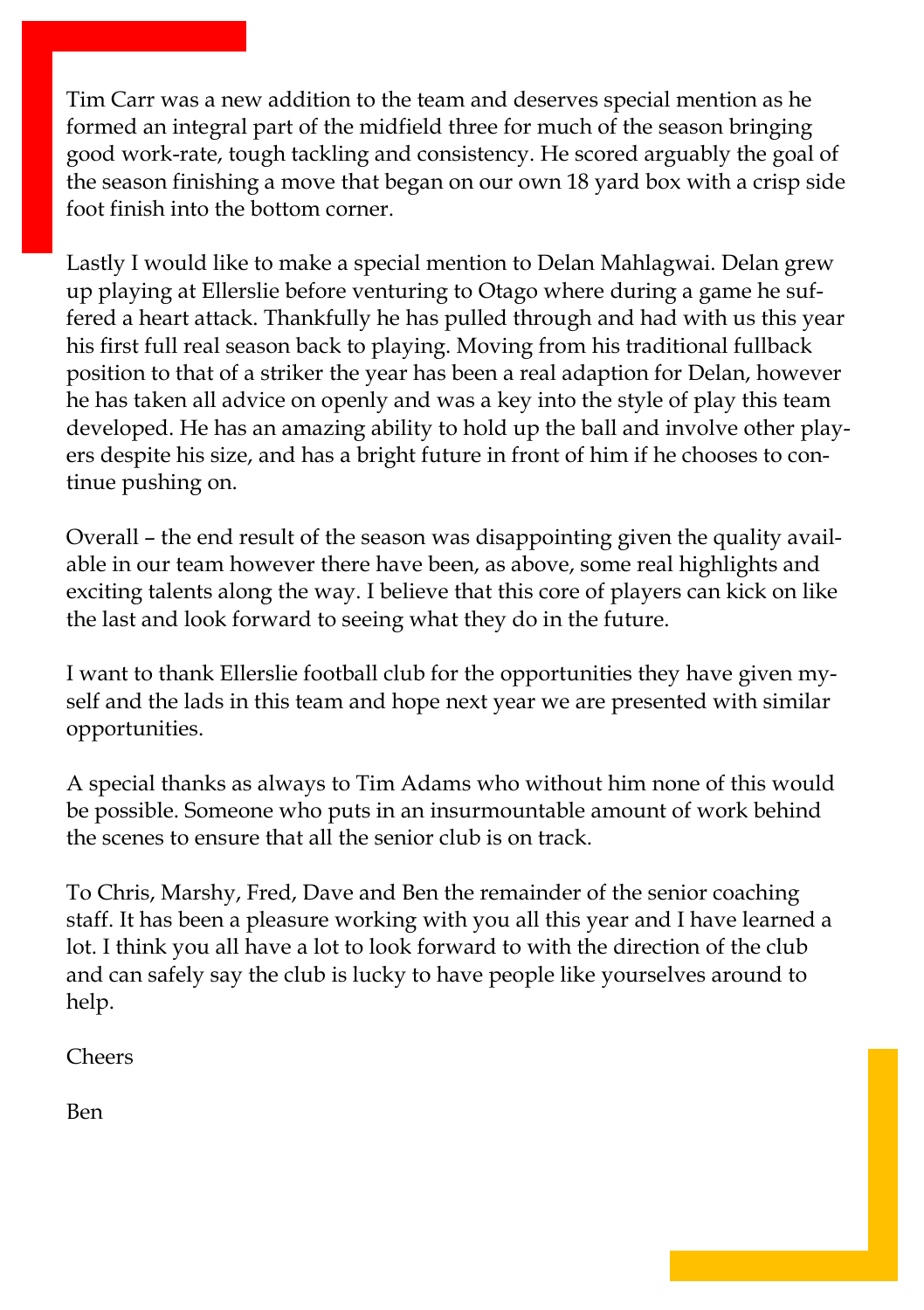# Men's Reserves

A very competitive league which was great to see. Although we ended up fourth in the league, if we had won the last game we would have won the league. It is an awkward team to coach due to the constant movement of players into the first team however it is the role of the reserve team to train players and make them competitive enough to support the first team. We used forty seven players in the Reserve team this year with many of them young players which all bodes well for the future of Ellerslie Football  $Cl<sub>11</sub>h$ 

We won the knockout plate against the team we lost to in the last game which was a good way to finish the season.

Most of the coaching was done by Dave Witteveen, many thanks. The boys enjoyed his positive attitude. We were well supported by Tim Adams managing the First Team and the Reserves and doing a fantastic job.

Thanks to the efforts of the players and the senior coaching staff and our physio team of Connor O'Driscoll and Avantha Hewvitharana

Cheers

Fred Poelman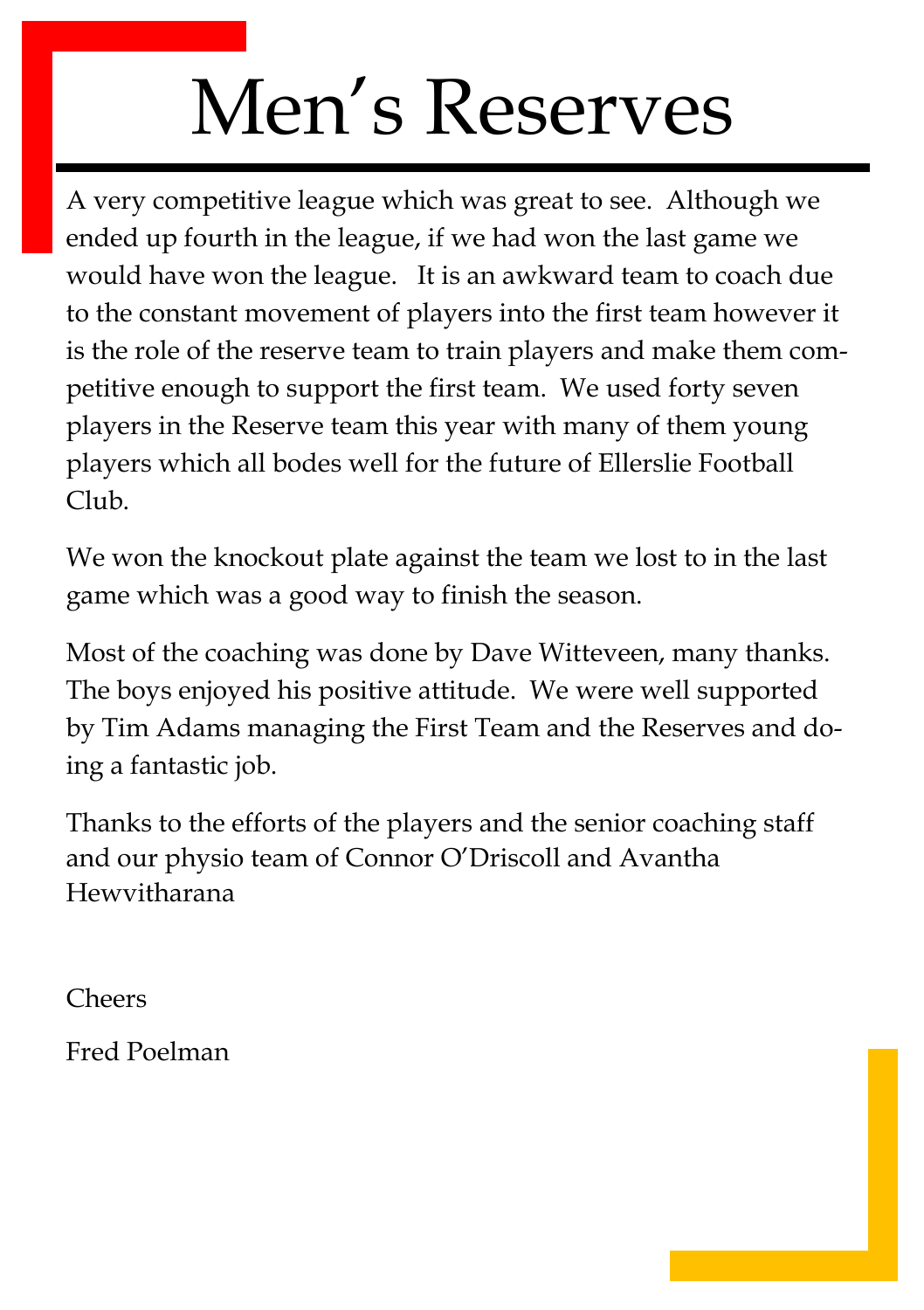### **CURRENT LADDER**

|                | POS TEAM                      | P | W                      | D. | L.                | F. |  | A GD PTS |
|----------------|-------------------------------|---|------------------------|----|-------------------|----|--|----------|
| 1.             | North Shore Utd (NRFL1R)      |   | 22 16 4 2 68 31 37 52  |    |                   |    |  |          |
| $\overline{2}$ | Takapuna AFC (NRFL1R)         |   | 22 16 3 3 56 24 32 51  |    |                   |    |  |          |
| 3              | Forrest Hill Milford (NRFL1R) |   | 22 16 2 4 78 28 50 50  |    |                   |    |  |          |
| 4              | Ellerslie AFC (NRFL1R)        |   | 22 16 2 4 59 24 35 50  |    |                   |    |  |          |
| 5              | Tauranga City Utd (NRFL1R)    |   | 21 11 1 9 47 34 13 34  |    |                   |    |  |          |
| $\overline{6}$ | Hibiscus Coast (NRFL1R)       |   | 22 10 3 9 50 36 14 33  |    |                   |    |  |          |
| 7              | Mt Albert Ponsonby (NRFL1R)   |   | 22 9                   |    | 3 10 55 48 7 30   |    |  |          |
| 8              | Mangere Utd (NRFL1R)          |   | 21 8 1 12 27 62 -35 25 |    |                   |    |  |          |
| 9              | Manurewa AFC (NRFL1R)         |   | 22 5                   | 5. | 12 17 41 -24 20   |    |  |          |
| 10             | Metro FC (NRFL1R)             |   | 22 4 2 16 28 56 -28 14 |    |                   |    |  |          |
| 11             | Waiuku AFC (NRFL1R)           |   | $22 \frac{1}{2}$       |    | 2 16 22 64 -42 14 |    |  |          |
| 12             | Ngaruawahia AFC (NRFL1R)      |   | $22 \quad 1$           |    | 2 19 23 82 -59 5  |    |  |          |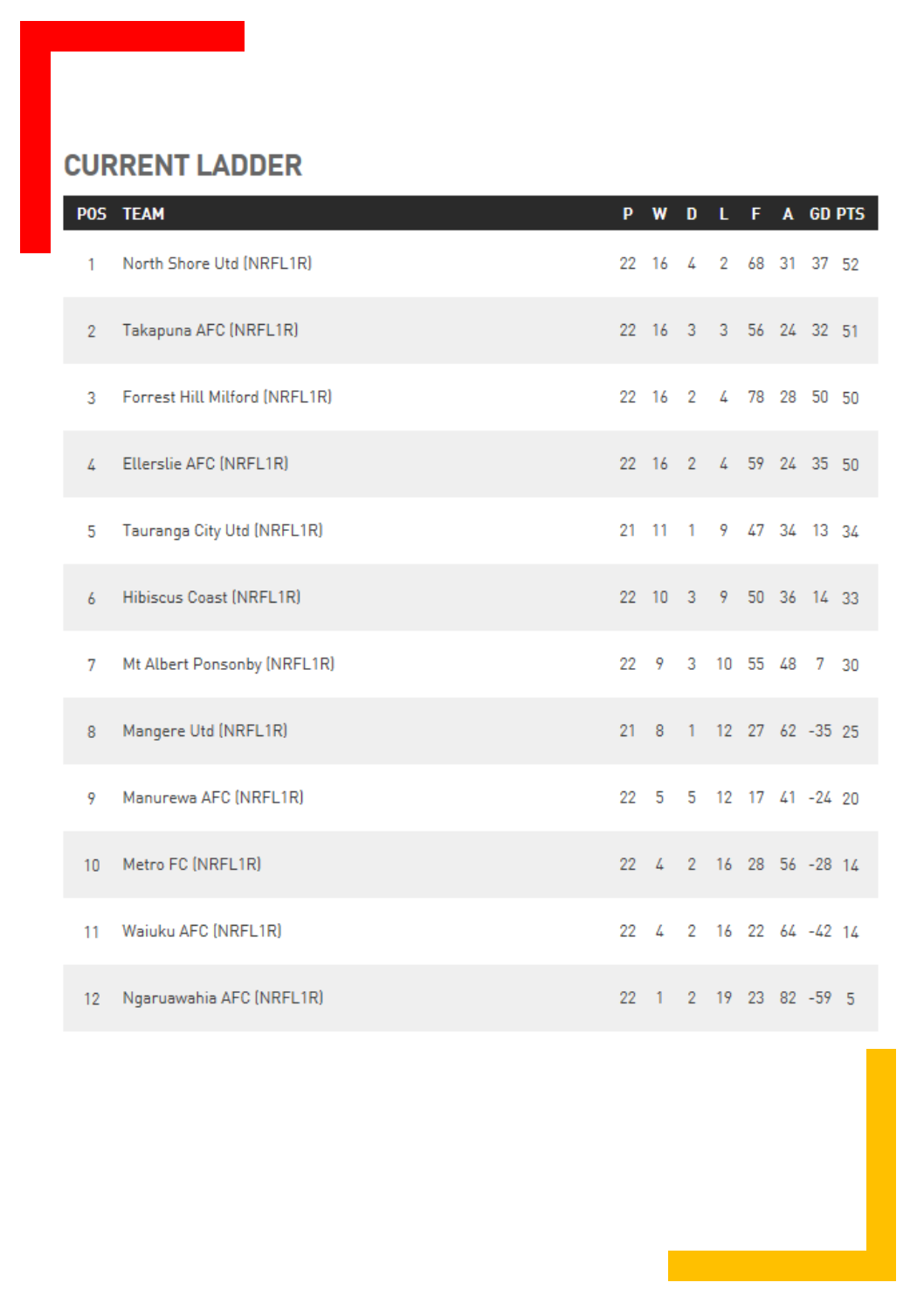# Men's First Team

This year was a fresh start and a complete reshuffle of the coaching team. Introducing the team;

|                          | 1 <sup>st</sup> Team               | <b>Reserves</b> | U <sub>19</sub>     | 3rd Team          |  |  |  |
|--------------------------|------------------------------------|-----------------|---------------------|-------------------|--|--|--|
| <b>Head Coach</b>        | Chris Wallace                      | Fred Poelman    | <b>Ben Fletcher</b> | <b>Ben Pauley</b> |  |  |  |
| <b>Assistant Coaches</b> | <b>Grant Marshall</b>              | Dave Witteveen  |                     | Glen Jones        |  |  |  |
|                          | <b>Ben Fletcher</b>                |                 |                     |                   |  |  |  |
| <b>Goalkeeper Coach</b>  |                                    | Kris Pinnock    |                     |                   |  |  |  |
| <b>Physios</b>           | Avantha Hewa and Connor O'Driscoll |                 | Napier = Matt Hyla  |                   |  |  |  |
| Manager                  |                                    |                 |                     |                   |  |  |  |

Thank you to the extended coaching, physio and management group for your desire and passion to make Ellerslie the great club it is on and off the field. I think we had an awesome year and great success with what was a very young squad. The platform has been set for us to kick on from next year.

To Fred and Dave and "the Reserve lads", well done in winning the Reserves Knockout Plate, defeating Forest Hill Milford 3-1 in the final, a great effort. Thanks to Fred and Dave for your invaluable input to the senior teams this year, awesome job.

Thanks to Grant Marshall for all your work with the teams particularly in warm ups and cool downs but also being a great sounding board and mentor to the lads.

We again fielded a 3rd team in the NRFL Division 2 Reserves League. Thanks to Ben Pauley and Glen Jones for coaching and organising this group which this year allowed some less experienced U19 players senior team experience and also some senior 1<sup>st</sup> and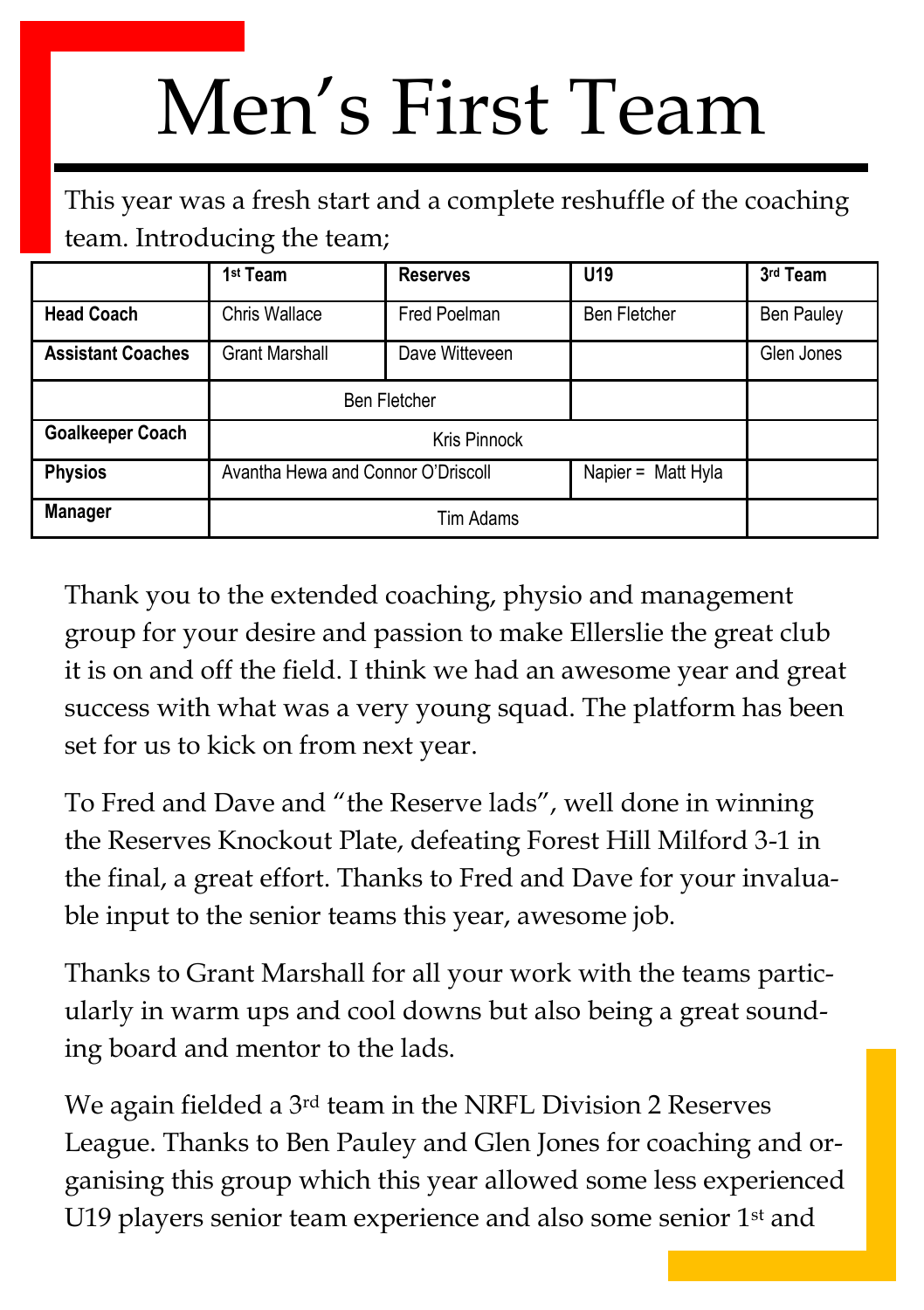reserve players with work commitments to still play ay a decent level often without training.

To Ben Fletcher, a big thank you for running the U19's. This is a difficult task at the best of times organising young men on a Sunday and this year each week was a different team as the team was made up of U16/17 players who were rotated. Ben never got to coach the boys during the week as they were not available, however his management and mentoring of the team on game day was done without fuss, so well done. U19s are a vital part of the senior club as it is the first link between the junior and senior club and essential for us to maintain the pathway through to the senior teams for boys in their last year at school and school leavers not quite ready for the senior reserves or 1sts.

To Kris Pinnock thank you for your patience and diligence in coaching and mentoring all the Keepers this year. Kris has been involved at Ellerslie for a while now coaching both a Junior Metro Team and the young keepers as a group. To his credit the club now has abundant young GK talent which bodes well for the senior club in future. This was Kris's first year at senior level and his input to the squad was invaluable.

This year the 1<sup>st</sup> team and reserves operated as a squad of  $30 +$ players. We retained a good core from last year's first team/ reserves and added a great number of talented young players who had just left school, had returned to the top flight after time away or had returned from other clubs. The only disappointing thing was that we were not organised enough to retain more of the U19 Torrens group following Terry being unavailable to continue coaching.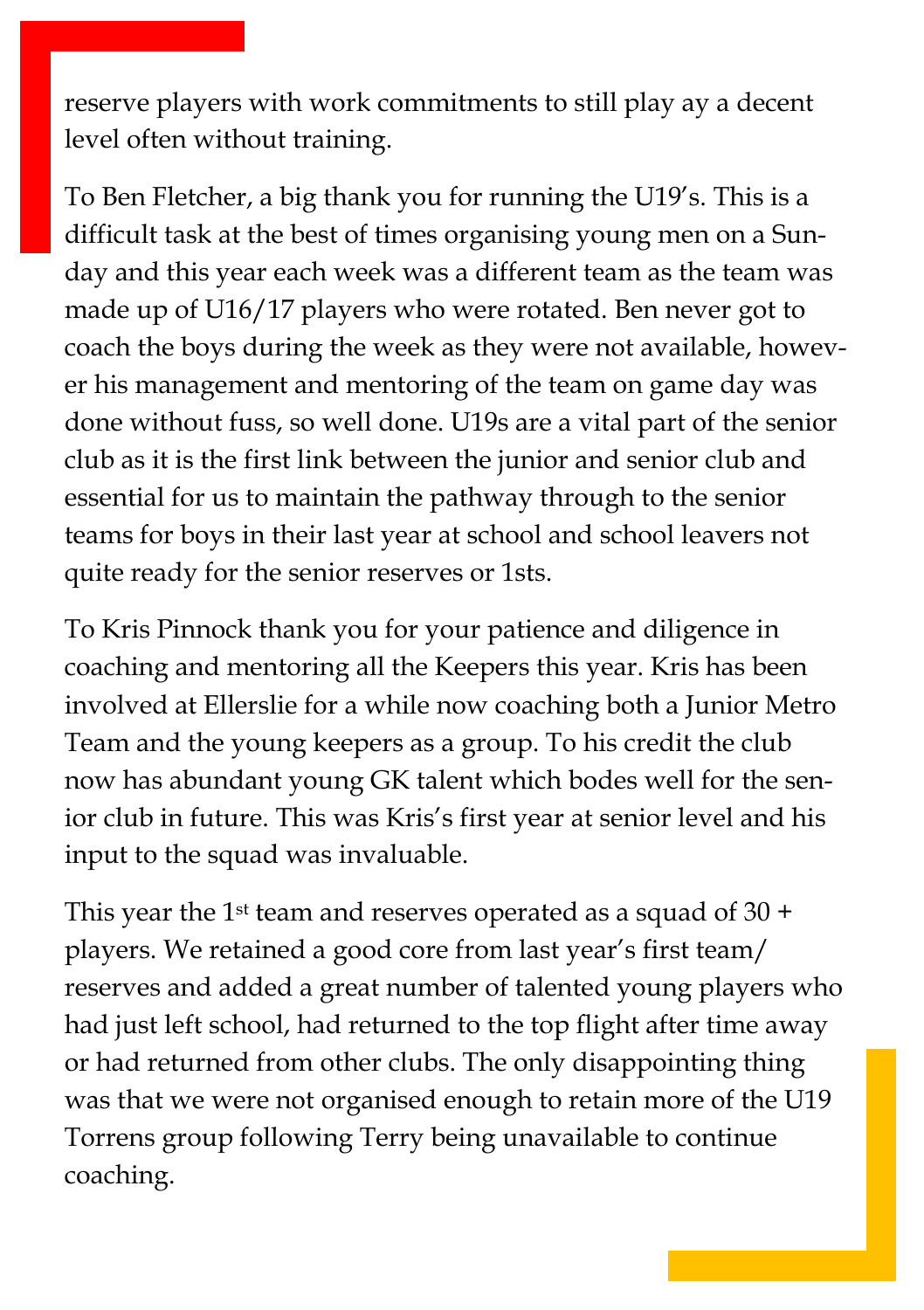The squad was well balanced which enabled us to split the group to different sessions based on position or technical elements once a week and then to train as teams once a week in readiness for the weekends game. The squad was also quite young with 6 U20 in 1st team and 12 U20 in reserves.

The season started very well and we were top of the table after 5 rounds but struggled with consistency and closing games out when we had them won, finally finishing  $4<sup>th</sup>$ .

| Games                                 | 22 | Points                    |        | 42                                                               |
|---------------------------------------|----|---------------------------|--------|------------------------------------------------------------------|
| Won 12 Drew                           |    | $6\overline{6}$           | Lost 4 |                                                                  |
| <b>Goals For 56</b>                   |    |                           |        |                                                                  |
| <b>Goals Against</b> 35               |    |                           |        |                                                                  |
|                                       |    |                           |        | The League was won by Forest Hill Milford with 51 Points.        |
| Of interest is that;                  |    |                           |        |                                                                  |
| We beat                               |    |                           |        | FHM twice $-1$ <sup>st</sup> round 3-0 away and the 2-1 at home. |
| <b>We drew with</b> Ngaruawahia – 1-1 |    |                           |        |                                                                  |
|                                       |    | who finished last.        |        |                                                                  |
|                                       |    |                           |        | Metro $-2$ -2 at home and then 3-3 away.                         |
|                                       |    |                           |        | In both games we were winning with 5 minutes to go               |
|                                       |    | $MAP-3-3$ away            |        |                                                                  |
|                                       |    | winning 3-1 with 10 to go |        |                                                                  |
|                                       |    | North Shore - 3-3         |        |                                                                  |
|                                       |    |                           |        | leading the comp for a good part before finishing $2nd/3rd$      |
|                                       |    |                           |        |                                                                  |

As a squad, at the start of the season we talked about the need to play intelligently to close out games and that we did not want to get to the end of the season and rue results that should have gone our way. Ironically that is what happened. Had we got max points from the three games that were drawn when we were winning for at least 80 minutes of the game then we would have finished on 48 points and be in second place. But that's football isn't it!

What I think is most pleasing is that we finished the season very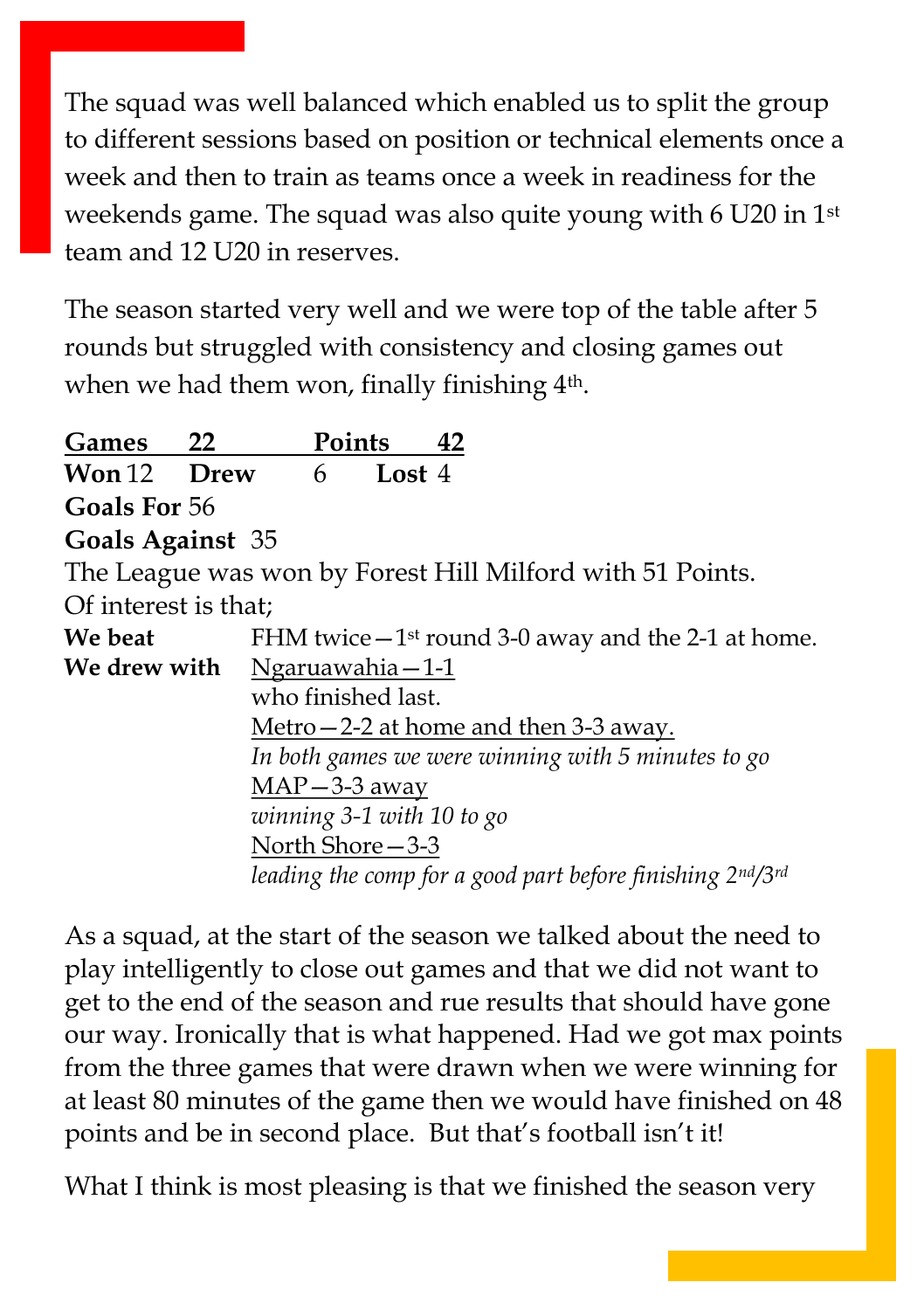strongly and without a doubt we were playing the type of football that is both quality and entertaining. In the last six games we won 4 and drew 2 with Goals For = 21 and Goals Against = 9. This was also at a time when the squad was depleted with some long term injuries and also OE's for a number. This allowed a number of younger players to step up and gain vital 1<sup>st</sup> team experience and were able to do so because of the way we ran the squad.

### **So looking forward to next year and beyond.**

The club has a great Junior section which is producing a large number of talented players. We are at present trialling players for the annual Labour weekend U19 Tournament in Napier and there are 20 16 and 17 year olds who have great skills, pace and good understanding of the game. It is essential that our 1<sup>st</sup> team is playing at the highest level so we can retain these players. Clearly this means getting promoted first but also having the depth of talent and experience to be competitive at the highest level and so stay in the league.

My final thank you is to Tim Adams. Tim does a huge job for the club in his role as Chairman and also a fantastic job as Manager of the 1st and Reserve NRFL teams. Tim is a great organiser and his work behind the scenes means we as coaches can focus on coaching and not being side-tracked by administration, so thank you once again.

All the best for a relaxing summer. To all senior players gets some R&R first but, if serious about playing at the highest level again next year, use this off season to work on those weak areas of your game and your strength and fitness so we can hit the ground running late January/early February 2016 with a clear aiming of gaining promotion to the Premier League in 2017.

Regards

Chris Wallace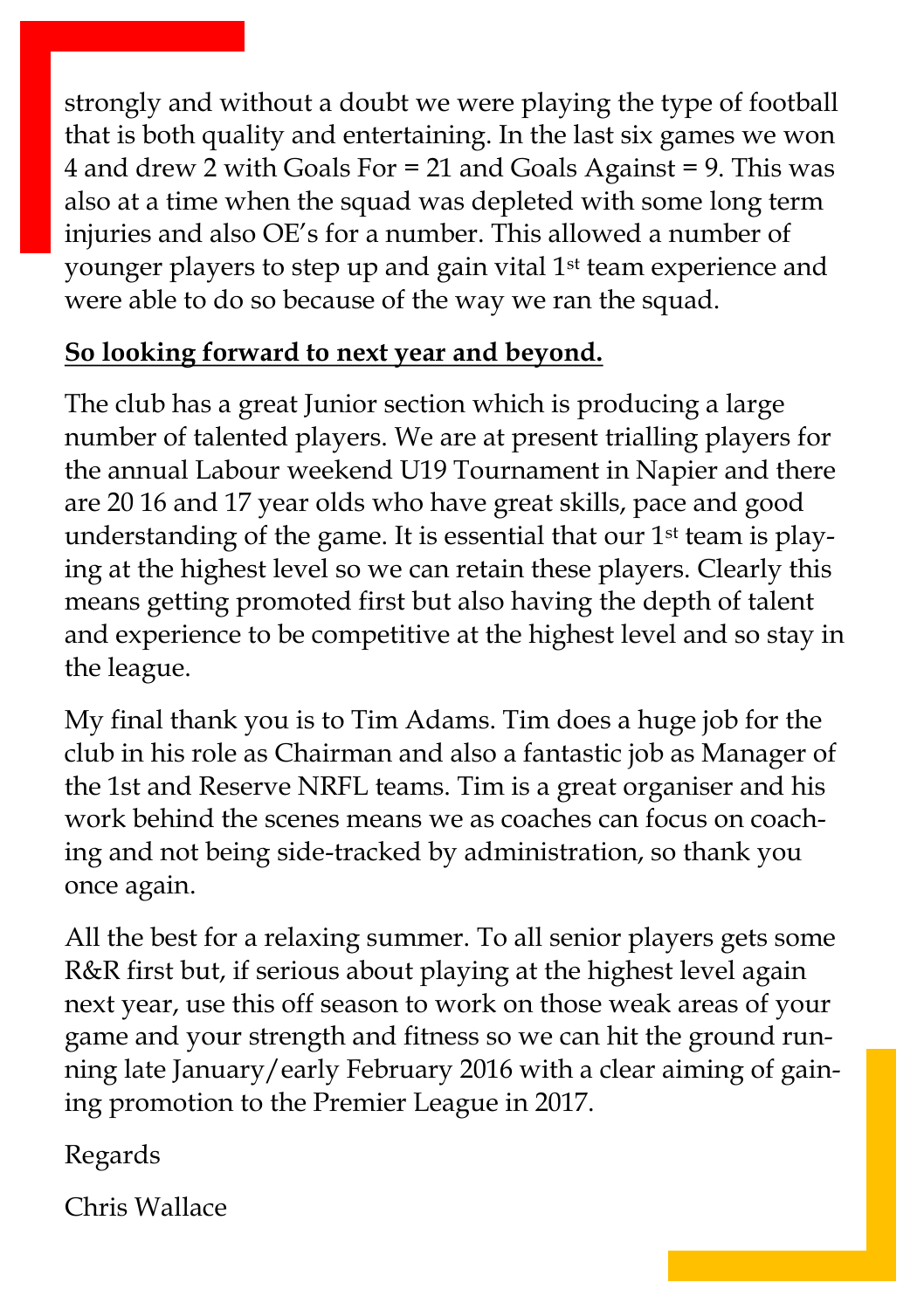

Ellerslie AFC is running a summer 11s series this year at Michael's Ave Saturday evenings, Competition is a 10 week season starting in mid to late October, ending in March 2016.

We welcome registration from teams and will also work to place individuals and groups into teams as well.

This will also be a paid referee development program with support from senior referees. Contact us to register interest in this program, no experience necessary.

E-Mail chairman@ellersliefootball.org.nz for more information and to register interest. Spaces are limited.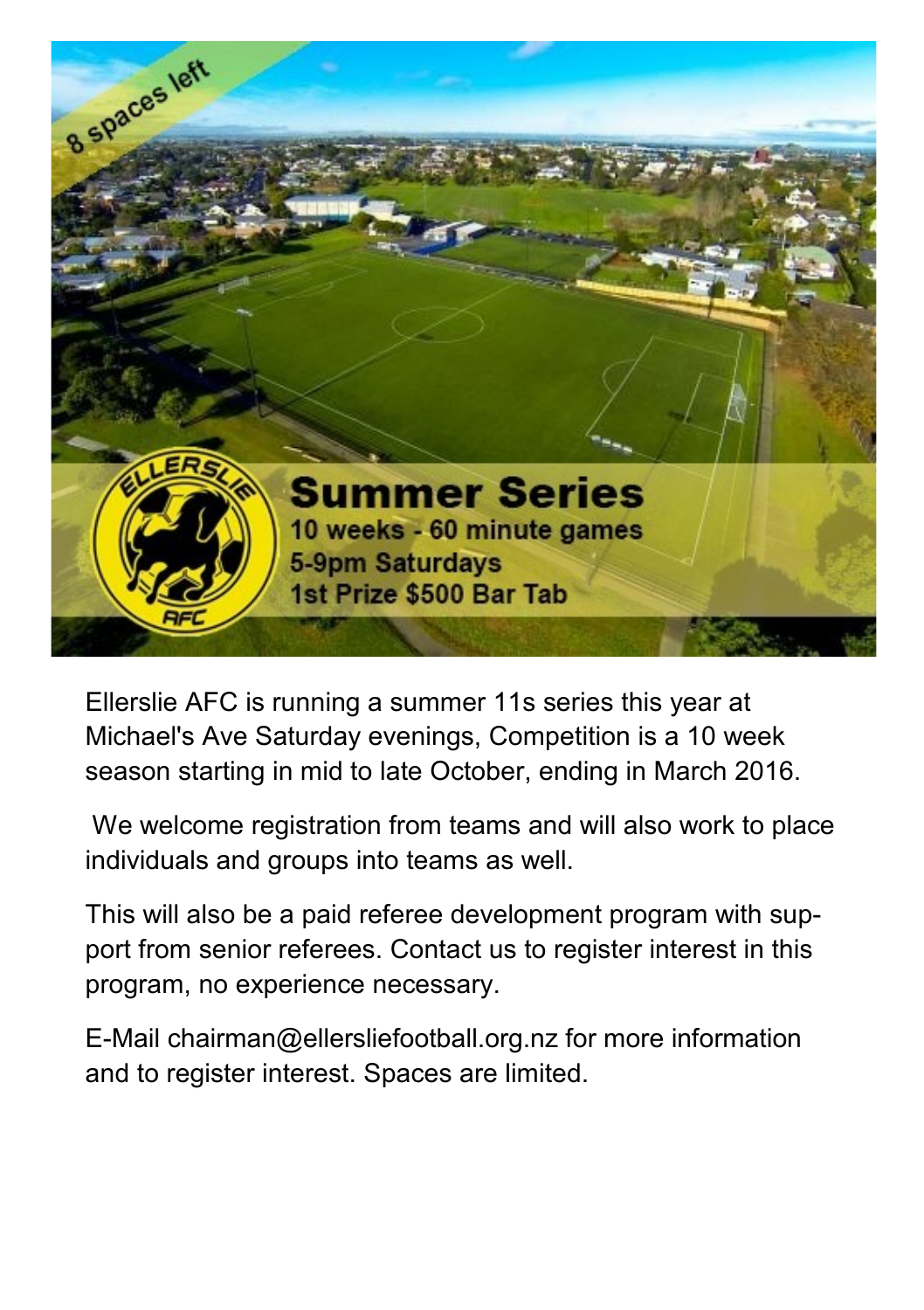



#### **Standard Beer**

#### all \$5.00 each

**Wild Buck Ale** Carlsberg Pure Blonde Steinlager

### **Premium Beer**

#### all \$6.00 each

**Asahi** Corona Heineken **Steinlager Pure Montheiths Original Speights Old Dark** 

### **Other Beer**

**Quarts, Tap etc** 

| <b>Honesty Box Pint</b>          | \$3.00 |
|----------------------------------|--------|
| <b>Wild Buck Pint</b>            | \$5.00 |
| <b>Carlsberg Pint</b>            | \$6.00 |
| Wild Buck/Lion Red Quarts \$7.00 |        |



### **Light Beer** all \$5.00 each **Steinlager Light Amstel Light** Light Ice (NOW \$3) **Cider**

| <b>Honesty Box</b>    | \$5.00  |  |  |  |  |  |  |
|-----------------------|---------|--|--|--|--|--|--|
| <b>Bulmers</b>        | \$6.00  |  |  |  |  |  |  |
| <b>Wild Side</b>      | \$8.00  |  |  |  |  |  |  |
| Wine                  |         |  |  |  |  |  |  |
| Glass                 | \$6.00  |  |  |  |  |  |  |
| Bottle (Large)        | \$25.00 |  |  |  |  |  |  |
| <b>Bottle (Small)</b> | \$6.00  |  |  |  |  |  |  |

| RTD's                    |        |  |  |  |  |  |
|--------------------------|--------|--|--|--|--|--|
| all \$6.00 each          |        |  |  |  |  |  |
| Woodstock                |        |  |  |  |  |  |
| Coruba and Cola          |        |  |  |  |  |  |
| Cruiser Cans             |        |  |  |  |  |  |
| Long White Vodka's       |        |  |  |  |  |  |
| <b>Jim Beam and Coke</b> |        |  |  |  |  |  |
| <b>Spirits</b>           |        |  |  |  |  |  |
| Single                   | \$5.00 |  |  |  |  |  |
| Double                   | \$6.00 |  |  |  |  |  |
| Jagerbomb                | \$9.00 |  |  |  |  |  |
|                          |        |  |  |  |  |  |

Chips **Chocolate Bars** 



### **JUGS NOW AVAILABLE**

| <b>Honesty Box</b> | \$10.00 |
|--------------------|---------|
| <b>Wild Buck</b>   | \$15.00 |
| Carlsberg          | \$16.00 |

### **NON-ALCHOLIC DRINKS**

| Red Bull/V            | \$3.00 |
|-----------------------|--------|
| Soft Drink - Standard | \$2.00 |
| Soft Drink - Premium  | \$3.00 |
| Juice/Gatorade        | \$3.00 |
|                       |        |

### **Snacks**

| \$1.50 | Lollies  | \$1.00 |
|--------|----------|--------|
| \$2.00 | Lollypop | \$0.50 |